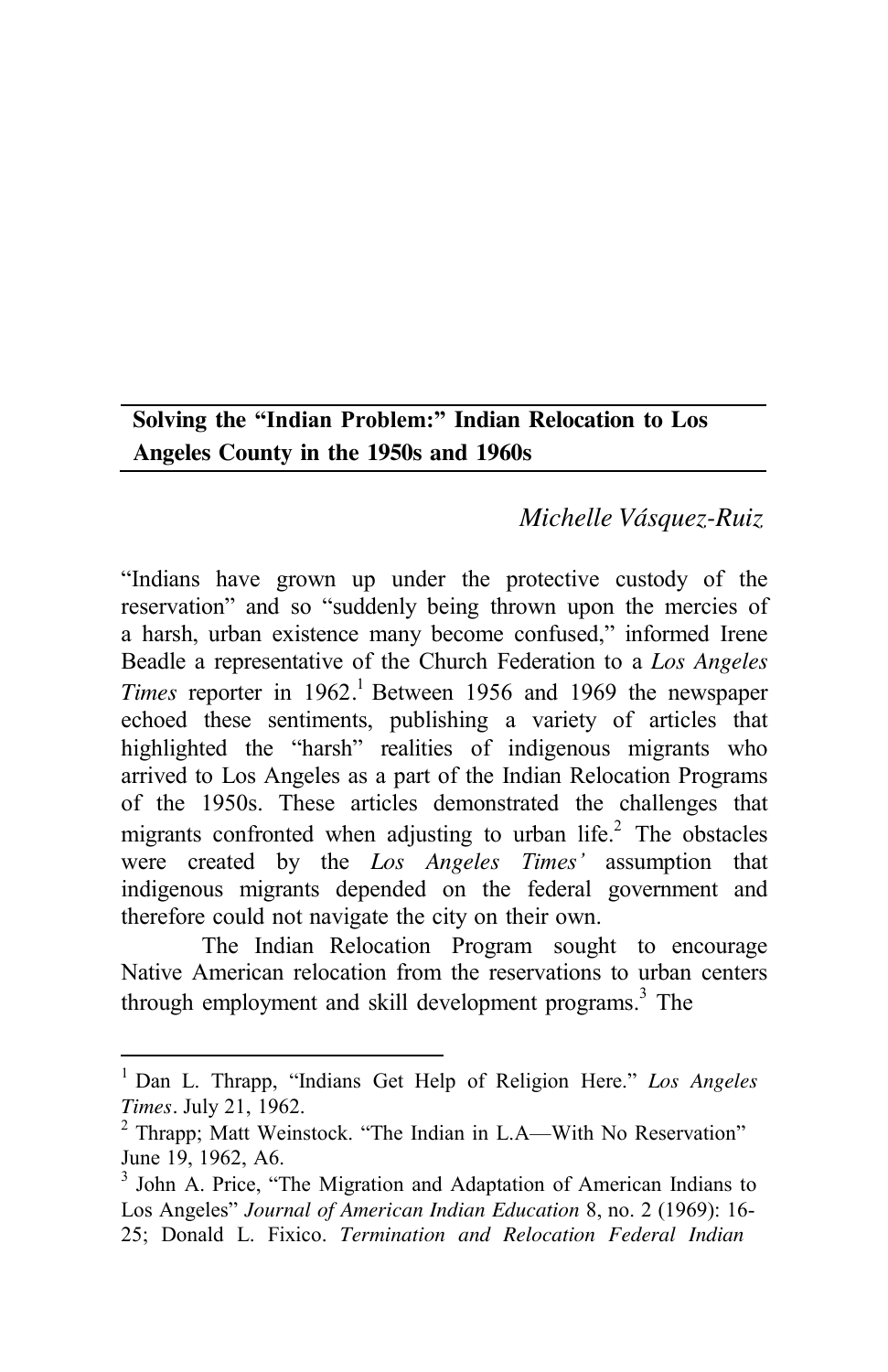program was a part of the larger series of "termination" policies passed by Congress in an effort to reduce tribal dependence on the federal government.<sup>4</sup> Despite the policies' impact, the relocation of Indigenous peoples to Los Angeles has received little attention in academia. Although anthropologists and historians have studied the effects and limitations of this policy through broad social historical perspectives, none has considered how space or the lack of space affected the ways in which Indigenous migrants constructed community. This article argues that an analysis of physical and imagined spaces complicates the current understanding of Indigenous migratory experiences. In utilizing oral histories of Indigenous migrants and news articles published by the *Los Angeles Times*, it is evident that the experiences of Indigenous migrants disrupted stereotypical notions of "indigeneity."

Some scholars argue that the Indian Relocation Act of 1956 and its related programs promoted paternalistic policies.<sup>5</sup> These policies circumvented critical discussions of Indigenous sovereignty.<sup>6</sup> Historians also argue that the mismanagement of these policies and programs revived an authoritative relationship between white policymakers and Indigenous peoples because non-Indigenous state employees managed these programs. Further complicating these perspectives other scholars considered how migrants addressed the challenges they faced through constructing ideas of community in Los Angeles.<sup>7</sup> Looking at the experiences

*Policy, 1945 -1960* (Albuquerque: University of New Mexico Press, 1986), 143.

<sup>4</sup> Donald L. Fixico, *Termination and Relocation Federal Indian Policy, 1945 -1960* (Albuquerque: University of New Mexico Press, 1986), 135.<br><sup>5</sup> Hilary N. Weaver, "Sovereignty Dependency, and the Spaces in

Between: An Examination of United States Social Policy and Native Americans" in *Social Issues in Contemporary Native America Reflections from Turtle Island*, 2014, ed. Hillary N. Weaver. Ashgate Publishing Limited, 2014, 7; Fixico.<br><sup>6</sup> Weaver, 7.

<sup>7</sup> Nicolas G. Rosenthal, *Reimagining Indian Country: Native American Migration and Identity in Twentieth-century Los Angeles* (Chapel Hill: University Of North Carolina Press, 2014.); Joan Weibel-Orlando, *Indian Country, LA: Maintaining Ethnic Community in Complex Society.*  (University of Illinois Press, 1999); Ned, Blackhawk, "I Can Carry on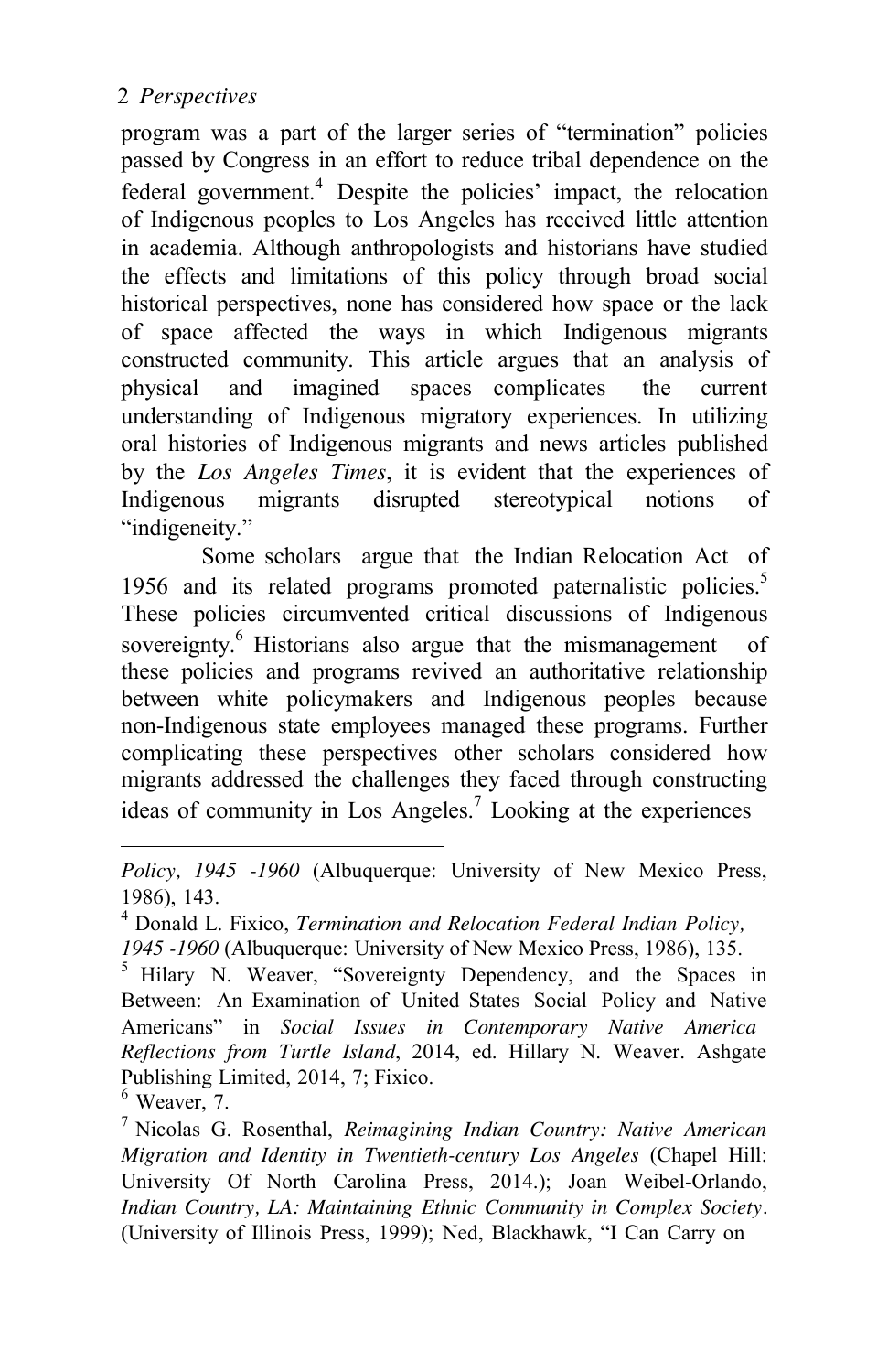*Vásquez-Ruiz* 3

of migrants as opposed to Federal policies, these academics argue that despite many challenges Native peoples constructed and exerted their own Indigenous identity in the new urban spaces they called home. However, while these researchers advance our understanding of Indigenous diasporic experience, they do not explain how Americans perceived Indigenous communities in mainstream society. Their work looks at internal relationships within a vacuum that does not take into account the landscape and non-Indigenous inhabitants of these urban spaces. There is little consideration of how an urban setting altered the ways in which migrants constructed community and space.

Analyzing space as a political character in the development of community reveals how geography played a role in the forming of social relations.<sup>8</sup> Utilizing the methodologies presented in their work to study the experience of Indigenous migrants can further a holistic understanding of the effects of relocation. For Indigenous people, whose identity has been traditionally anchored in a specific conception of space and time, understanding the multilayered and spatial experience disrupts these antiquated notions. Therefore, a deep understanding of the construction of an Indigenous community cannot be completed without consideration of the role urban landscapes played for these Indigenous migrants. The space that they navigated was not a backdrop, but an essential component in how they developed community.

In consideration of this methodology, this article utilizes a combination of oral histories found in the UCLA Center for Oral History Research and *Los Angeles Times* newspaper articles published between 1950 and 1969 to argue that Indigenous

from Here: The Relocation of American Indians to Los Angeles" *Wicazo Sa Review* 11, no. 2 (1995). 8 Jose Alamillo, *Making Lemonade out of Lemons: Mexican American*

*Labor and Leisure in California Town, 1880–1960* (Urbana and Chicago: University of Illinois Press, 2006); Johnson, Gaye Theresa. *Spaces of Conflict, Sounds of Solidarity Music Race and Spatial Entitlement in Los Angeles* (Berkeley: University of California Press, 2013); George Lipsitz, *How Racism Takes Place* (Philadelphia: Temple University, 2011); Edward Soja *Postmodern Geographies: The Reassertion of Space in Critical Social Theory* (London: Verso, 2011).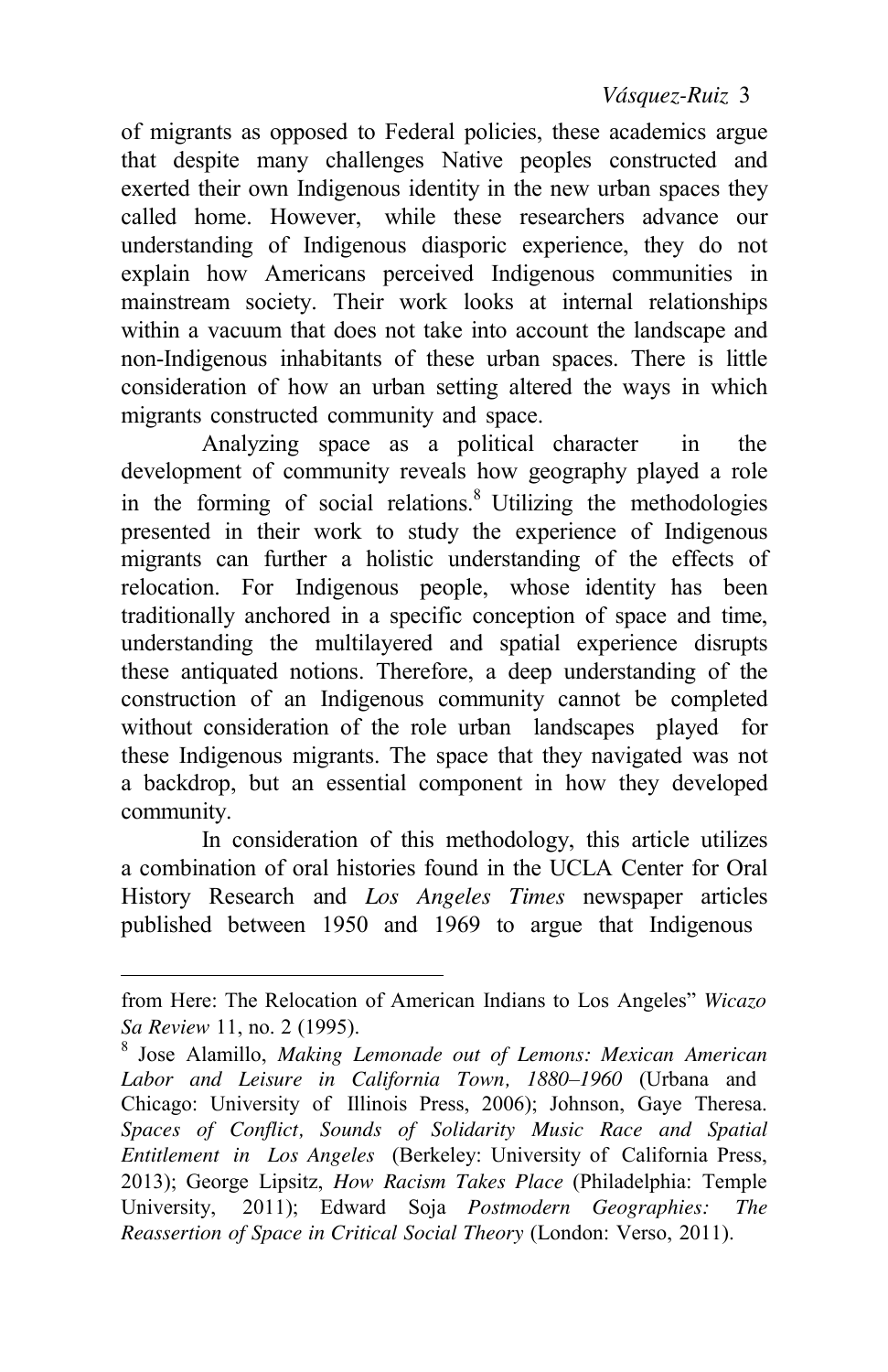migrants through physical and imagined spaces constructed communities and identities that defied the paternalistic representations in the *Los Angeles Times* and by the Bureau of Indian Affairs. While the *Los Angeles Times* articles highlighted these challenges, their portrayal often invoked paternalistic images of Indigenous migrants. Through consulting the oral interviews of migrants, their recollection revealed an alternative depiction. Despite challenges, the memories migrants shared demonstrated that they constructed networks of support through leisure activities like sports and powwows. These networks later served to politicize and reinvigorate a cultural consciousness for many Indigenous migrants. For some migrants this political and cultural consciousness later engaged with the discourse of "selfdetermination," a discourse promoted in the 1970s through the Red Power Movement.

This concept of "Self-Determination" has permeated the history of Indigenous and government relations in the United States. From the conception of the U.S. Constitution, Indigenous sovereignty has always been a contested issue that has created a series of policies made to address Indigenous use of land and resources within a greater context of colonialism.<sup>9</sup> Viewed as "wards of the state," several policies after WWII sought to end Indigenous dependence on the federal government.<sup>10</sup> In 1956, President Dwight Eisenhower approved Public Law 280, which sought to transfer the "federal responsibilities for Indian affairs to state government," in effect ending dependence of Indigenous communities on the federal government.<sup>11</sup> This transfer of power created a domino effect in which "ill equipped states" reduced access to state resources for many Indigenous reservations.<sup>12</sup>

<sup>&</sup>lt;sup>9</sup> Weaver, 8.

<sup>10</sup> Edward Charles Valandra, *Not Without Our Consent Lakota Resistance to Termination, 1950 -59* (Urbana and Chicago: University of Illinois Press, 2006), 17; Joan Ablon, " American Indian Relocation: Problems of Dependency and Management in the City," *Phylon* 26, no. 4 (1965), 367; Fixico, xiv.

 $11$  Fixico, 111.

<sup>&</sup>lt;sup>12</sup> Peter Iverson, "Building Towards Self-Determination: Plains and Southwestern Indians in the 1940s and 1950s" in American Indians in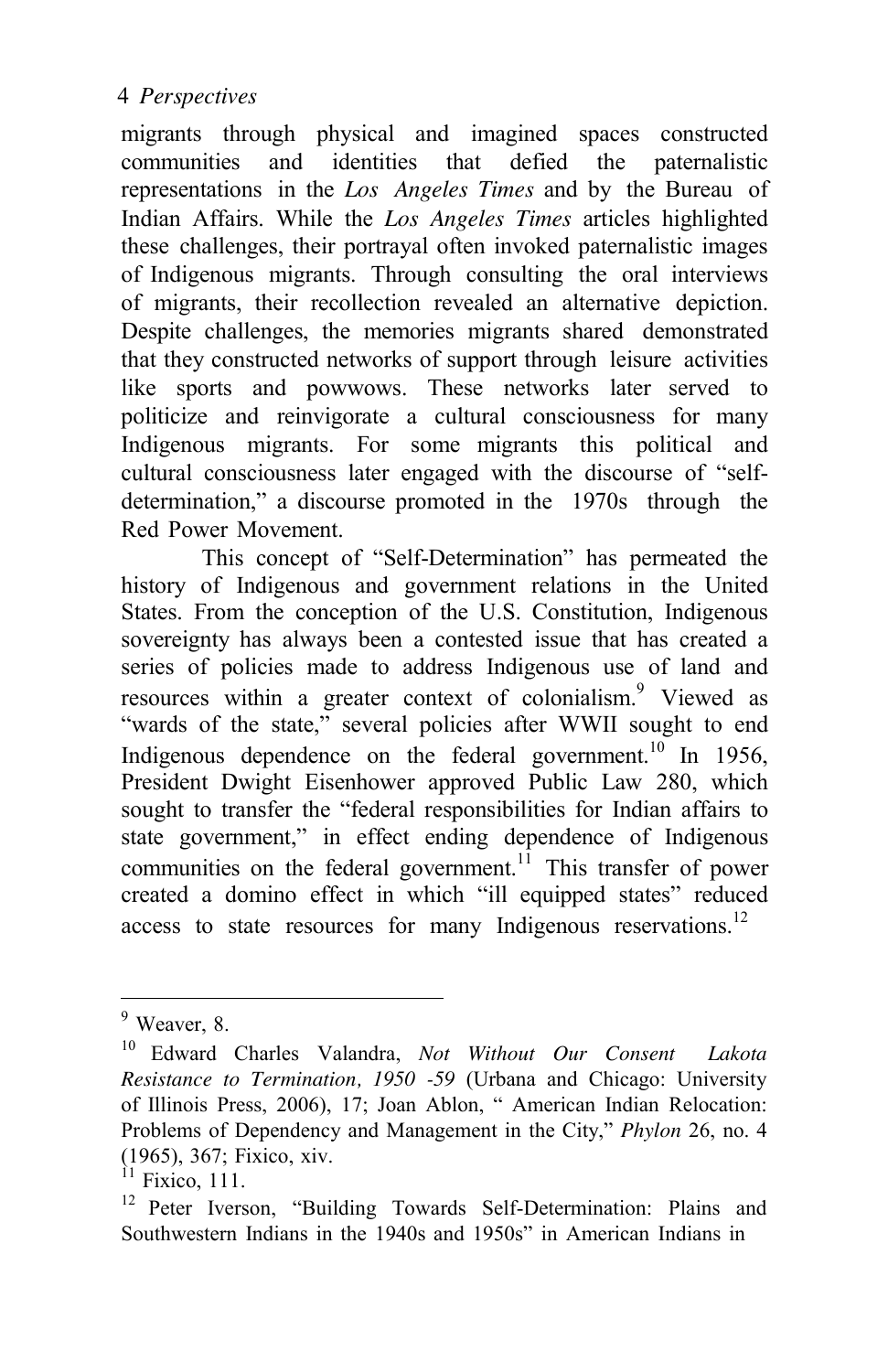#### *Vásquez-Ruiz* 5

Many tribes could not provide employment, housing and other resources for their residents.<sup>13</sup> In an effort to reduce dependence on the federal government Congress passed the Indian Relocation Act of 1956. This policy was understood as "state-sponsored efforts at Americanization that for the first time sought to use cities as a way of integration  $[...]$ " into the mainstream.<sup>14</sup> Even though these policies sought to end dependence, they did so through a framework of dependency. The program offered job training and housing to Indigenous peoples who would relocate to larger cities.<sup>15</sup> Among those who relocated, over  $29,000$  migrated to Los Angeles.16 Migrants to Los Angeles arrived at the Bureau of Indian Affairs (BIA) office for orientation and temporary housing in "low-income" neighborhoods.<sup>17</sup> The BIA often recruited potential migrants from Indian Boarding schools or through the reservations. The program screened for candidates likely to find employment in Los Angeles and offered an option of a "better life" for many migrants who chose to relocate.<sup>18</sup> However, the rhetoric of dependence followed them despite relocating from the reservation.

The "Indian problem," a term often used by the *Los Angeles Times,* was defined differently between the newspaper and the participants of the program. $19$  While news articles argued that Indigenous dependence on the federal government was the challenge, many migrants believed the true problem was a lack of opportunity on the reservations.<sup>20</sup> This difference in

 $^{17}$  Rosenthal, 52.<br><sup>18</sup> Ibid., 53-56.

20 June, 2011. American Indian Relocation, Project: Center for Oral History Research, University of California, Los Angeles; John James, Oral History, Interview conducted by Ruth Bahylle, 16 June, 2011. American Indian Relocation, Project: Center for Oral History Research,

American History, 1870-2001 a Companion Reader, ed. Sterling Evans,

Prager Publishers, 2002, 111- 112; Fixico, 113.<br><sup>13</sup> Ablon, 367; Iverson, 112.<br><sup>14</sup> Rosenthal, 51.<br><sup>15</sup> Blackhawk, 17; Weibel-Orlando, 14-18; Weaver, 13.<br><sup>16</sup> Weibel-Orlando, 15.

<sup>&</sup>lt;sup>19</sup> Leonard Greenwood, "City Called a 'Foreign' Country to Indians," *Los Angeles Times, 18 December, 1968, 3.* <sup>20</sup> Leroy Big Soldier, Oral History, Interview conducted by Ruth Bahylle,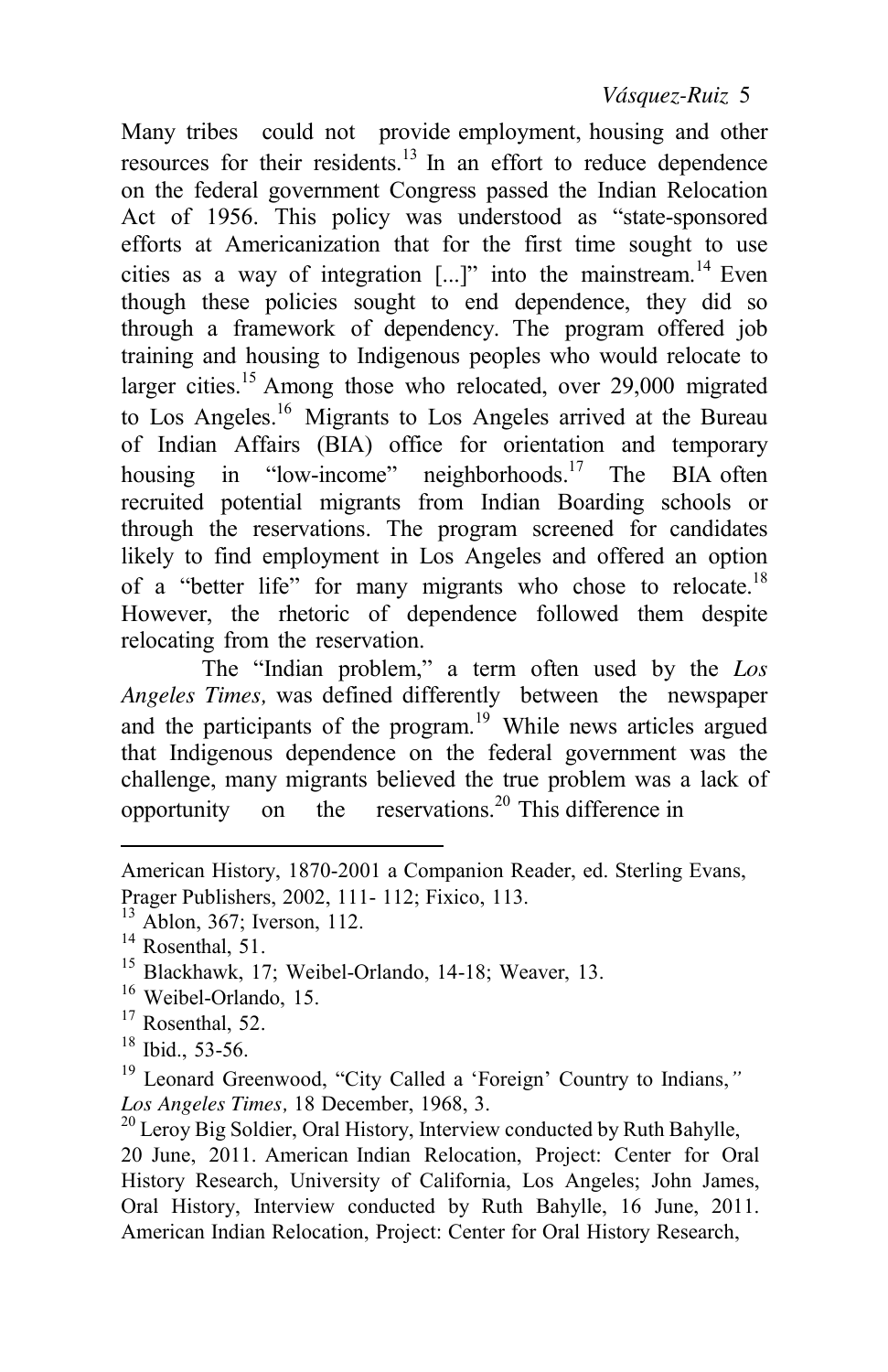understanding speaks to contrasting definitions of "selfdetermination" within a colonial discourse. Further, this difference also created a contrasting understanding of whose responsibility it was to solve the "Indian problem."<sup>21</sup>

In an effort to reduce Indigenous dependence on the federal government, the House Concurrent Resolution 108, passed by Congress in 1953, sought to "end [Indigenous] status as wards of the United States;" this resolution established the U.S. Indian Termination Policy, which sought to "Americanize" Indigenous peoples and make them "self-sufficient."<sup>22</sup> Public Law 280, also passed in 1953, transferred the "federal responsibilities for Indian affairs to state government," in effect "ending" the dependence of Indigenous communities on the federal government.<sup>23</sup> As a result of these federal legislations, many states passed laws reducing public services for Indigenous peoples, and terminated treaties and fiscal support to reservations. As a part of this process, the Indian Relocation Act of 1956 established the Federal Relocation Program, which offered job training and housing to Indigenous peoples who would relocate to Los Angeles.<sup>24</sup> As Indigenous people "refused to die off" because of conquest, they became "America's problem."<sup>25</sup> This move to reduce Indigenous dependence on the state pushed many peoples to migrate from reservations to urban centers. As this series of policies attempted to address the "ward" status of Indigenous people, it circumvented a discussion of land rights and colonization. Since the construction of the nation-state, Indigenous tribes have battled for the recognition of sovereignty of their ancestral lands. The attempt to "urbanize" and integrate Indigenous peoples into the nation-state

University of California, Los Angeles; Paul Houston, " Indian Discovers Life in City is Good—but It's Terrifying" *Los Angeles Times,* March 03, 1968,H1; Kenneth Fanucchi, "Indians Need Ghetto to Point Up Severity of their Problem," Los Angeles Times, 19 May, 1968, SF B1.

<sup>&</sup>lt;sup>21</sup> Leonard Greenwood, 3; Thrapp. "Minister Helps Indians Take Place in Society" F6.<br><sup>22</sup> Fixico, 93-94.<br><sup>23</sup> Ibid., 111.

<sup>&</sup>lt;sup>24</sup> "House Concurrent Resolution 108" 1953; Blackhawk, 17; Weaver, 13; Weibel-Orlando, 14-18. 25 Thrapp, "Minister Helps Indians Take Place in Society," F6.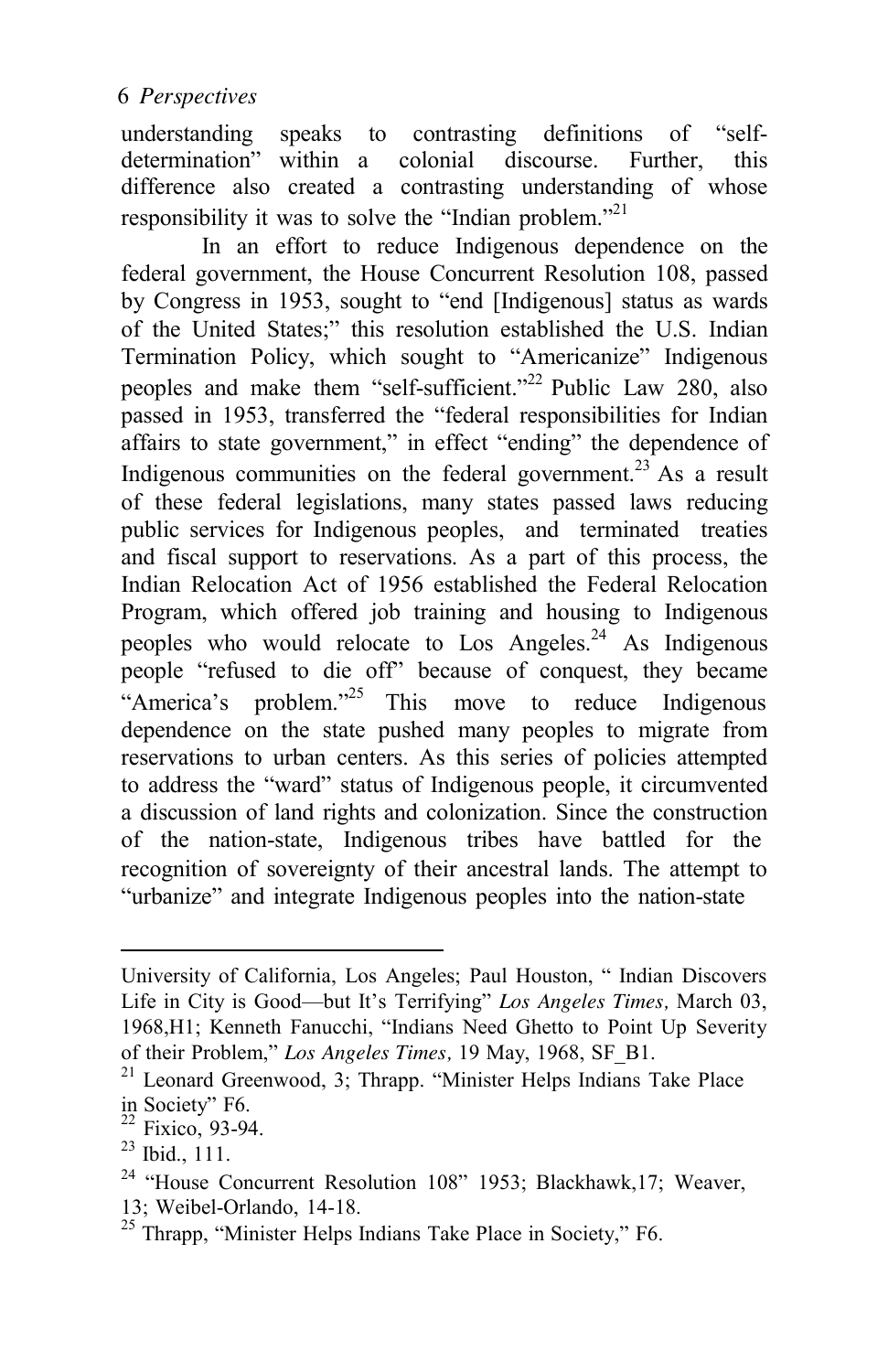was an attempt to dissolve the cultural and ancestral linkages to their land. The "Indian Problem" was not solved by these policies but relocated to larger cities. The *Los Angeles Times* would echo Congressional sentiment through their portrayal of Indigenous migrants who were implicitly portrayed as colonial subjects.

Due to the *Los Angeles Times* and its representation of Indigenous migrants as wards of the state, these migrants were looked at as subjects of a colonial power. Many of the *Los Angeles Times* articles, which sought to expose the challenges of relocation, often categorized Indigenous people as "conquered" and "defeated."26 Articles often alluded to historical defeats and images of "primitivism."<sup>27</sup> These articles operated under the idea that, "the federal government [had] assumed the responsibility of [Indigenous peoples]" post-conquest.<sup>28</sup> Articles like "Navajo Find" Success on Leaving Reservation," published in 1955, reported the migration of Navajo people by contextualizing their defeat against Col. Kit Carson during the Navajo Wars in the 1860s stating that, "with one stroke, Carson eliminated Indian resistance."<sup>29</sup> The article connected this historical defeat with their migration in the 1950s despite the events being one hundred years apart; in juxtaposing these events, the author of the article framed their story of migration under a context of colonization. The same piece concluded that migrants needed to follow the "dictates of the United States" to find success.<sup>30</sup> In alluding to the image of conquest, the *Los Angeles Times* portrayed Indigenous migrants as passive characters whose success depended on the federal government. Other articles like "Indian Discover Life in City is Good—but It's Terrifying," published in 1968, further indicated

<sup>26</sup> Kevin Thomas, "'Exile' Portrays Indian Life in Los Angeles." *Los Angeles Times, 15 June, 1967, E12. Parageles Times, 15 June, 1967, E12. Parageles Live Here: Parageles Cordell Hicks, "20,000 Indians From 100 Tribes Live Here:* 

Thousands to Migrate to Los Angeles From Reservations, Thereby Completing the Circle." *Los Angeles Times.* 29 June, 1958, 24; Thrapp. "Minister Helps Indians Take Place in Society," F6; Bill Murphy, "Navajos Find Success in Leaving Reservation." *Los Angeles Times,*  5 December, 1955, A1.

 $\frac{28}{29}$  Murphy, A1.<br> $\frac{29}{30}$  Ibid.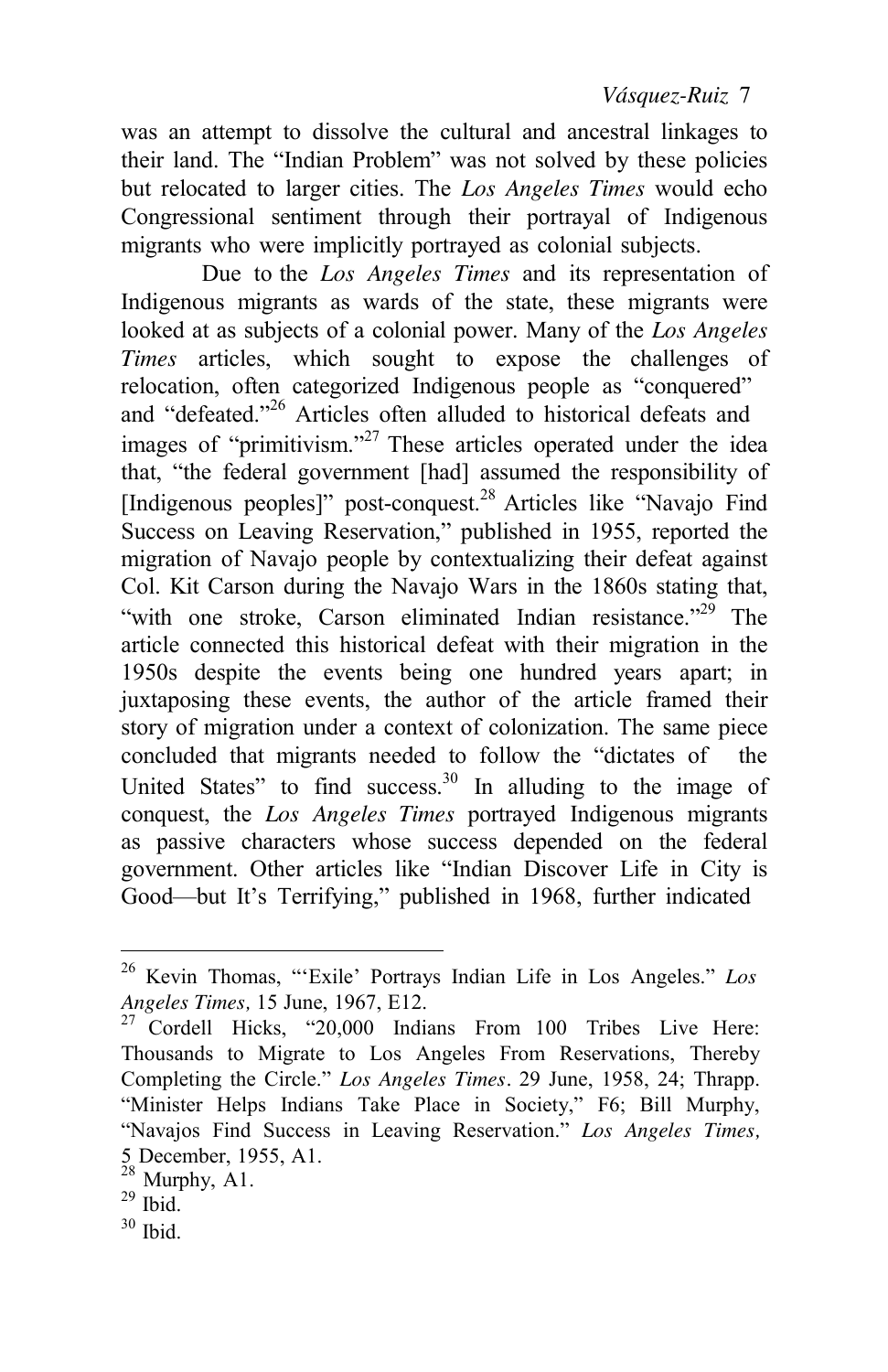that migrants could not find success upon migrating as "many [were] unable to adjust to such an alien society after a life as wards of the government, [and] end[ed] up in urban style squalor." 31 The *Los Angeles Times* blamed Indigenous peoples' inability to adjust because of their dependence on the federal government. As this article referred to the government as "paternalistic Uncle Sam," they maintained a passive interpretation of Indigenous migrants. By portraying Indigenous peoples as wards of the state, the newspaper underestimated the role of Indigenous people and placed responsibility on the external institutions for the success of the Relocation Program. "The Indian Problem" for the *Los Angeles Times* was the assumed dependence on the federal government and the inability for Indigenous migrants to navigate the city independently.

The problems of the indigenous migrants went beyond the rhetoric of dependency that the *Los Angeles Times* employed but presented complex challenges in navigating different social and physical landscapes. For many Indigenous migrants, their participation in the program was a necessary response to the declining resources the reservation could offer. With the passage of Public Law 280 and other termination policies, reservations could offer residents fewer resources and support.<sup>32</sup> According to historian Peter Iverson, local governments were "unwilling or unable" to provide resources for reservations which led to an increase in unemployment and "other critical problems."<sup>33</sup> Sharon Buckley, a Sioux migrant, recalls migrating in search of opportunity as her family had little money, she "wanted more" for herself.<sup>34</sup> She made a conscious choice to migrate, because she perceived it would be in her best interest. Similarly, Loretta Flores from the Fort Belknap Reservation in Montana and Leroy Big Soldier from the Black River Falls Reservation in Wisconsin

 $31$  Houston, H1.<br> $32$  Big Soldier interview; James, interview; Houston, H1; Fanucchi,  $SF$ <sup>B1</sup>; Rosenthal, 65.<br><sup>32</sup> Fixico, 111.

<sup>&</sup>lt;sup>33</sup> Iverson, 111-112.<br><sup>34</sup> Sharon Buckley, Oral History, 19 February, 2011. American Indian Relocation, Project: Center for Oral History Research, University of California, Los Angeles.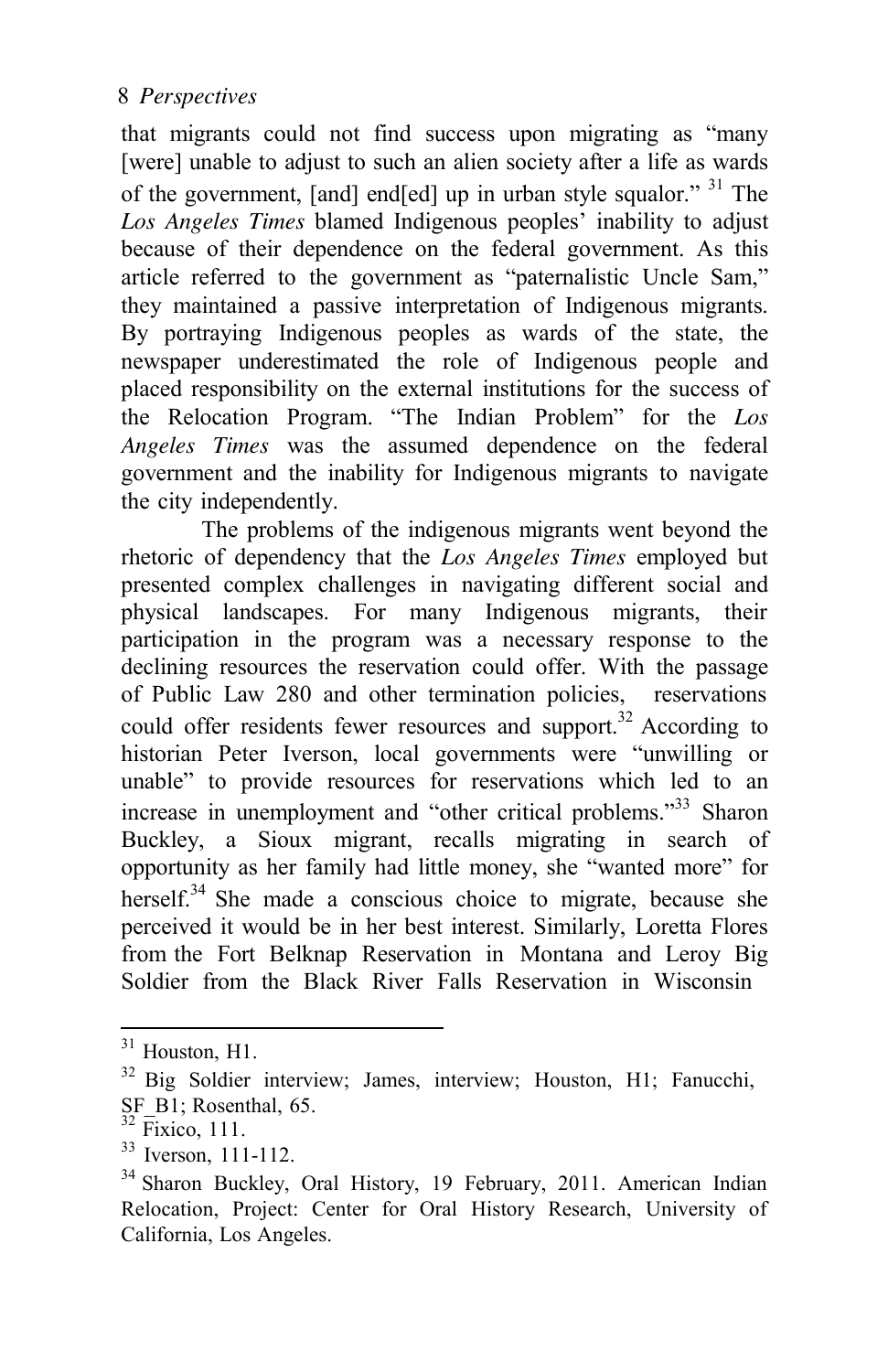*Vásquez-Ruiz* 9

recalled migrating because of the lack of employment on the reservation.<sup>35</sup> Their decision to migrate demonstrated an assertion of agency.36 The BIA offered vocational training and job placement, and participation in the program could offer opportunities that the reservations could not.<sup>37</sup> As resources were scarce on the reservation, many Indigenous people chose to migrate as a solution to their problems, leaving behind family, friends and home. In migrating, many exercised a type of agency and self-awareness; they were willing to expose themselves to the different realities of the urban landscape as a solution to their challenges back home.

Upon migrating to Los Angeles, participants of the program found numerous challenges adjusting to city life. As Glenna Amos (Cherokee) recalled, "… some of the people that came out [to Los Angeles] had never used gas and lights and water before, … they had a lot of accidents, getting burned using gas stoves" but she added that a bigger challenge was learning how to budget.38 James John (Navajo) echoed a similar reflection as he recalled migrants mismanaging their money and "wasting" it.<sup>39</sup> City life was not just a change of setting but came with contending vast cultural differences. Ernie Peters (Sioux) described in a *Los Angeles Times* article how migrants had a new "responsibility to landlords, utility companies [and] tax collectors [which] created budgeting problems."<sup>40</sup> Relocating to Los Angeles meant more than a change of geography; it also included adjusting to the fast pace of the city and maintaining accountability towards landlords, employers and the BIA.

<sup>&</sup>lt;sup>35</sup> Loretta Flores, Oral History, Interview conducted by Ruth Bahylle, March 02, 2011. American Indian Relocation, Project: Center for Oral History Research, University of California, Los Angeles; Big Soldier, Interview.

 $\frac{36}{37}$  Rosenthal, 65.<br> $\frac{37}{37}$  Ibid., 49, 65.

<sup>38</sup> Glenna Amos, Oral History, Interview conducted by Ruth Bahylle, May 18, 2011. American Indian Relocation, Project: Center for Oral History Research, University of California, Los Angeles. 39 John, interview. 40 Houston, H1.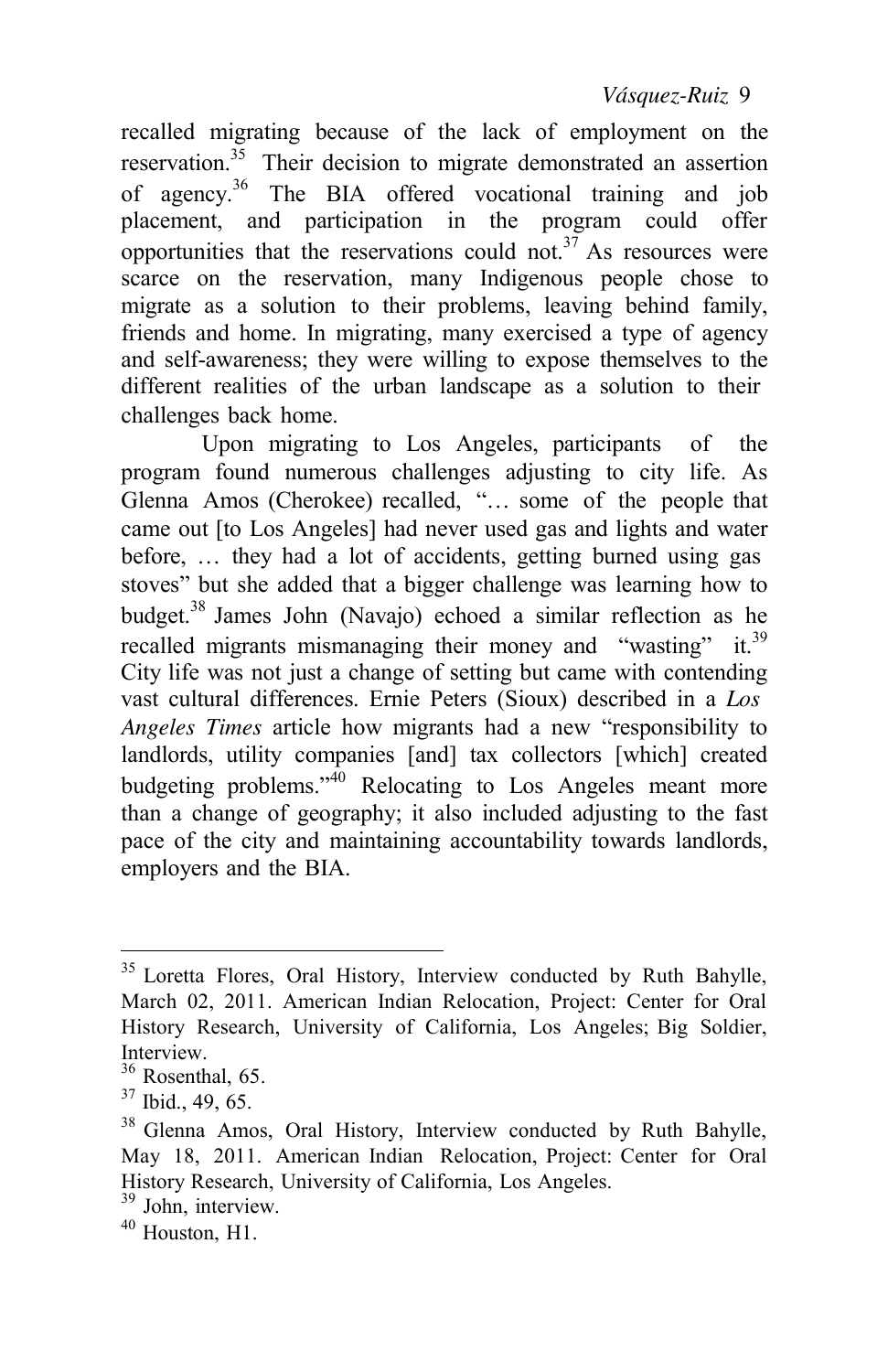Beyond the challenges of learning how to use the gas and lights in their new urban homes, Indigenous people were faced with systemic discrimination.<sup>41</sup> Randy Edmonds (Kiowa) remembered feeling discriminated against as he stated, "It was subtle but it was there. When you are denied opportunities by the greater society you know there is something wrong. There is prejudice going on, there is some discrimination going on.<sup> $42$ </sup> Like Edmonds, other migrants did not specify the type of discrimination they may have faced but recognized racial difference when moving to Los Angeles. Moreover, many migrants faced racial discrimination in the workplace as they were "barred" from joining "unions that were necessary for work in many professions."<sup>43</sup> Even though they were accustomed to interacting with non-Indigenous peoples on the reservation, the urban landscape of Los Angeles came with a different racialization of space and culture.

When asked about facing discrimination, Helen Dionne, a Creek migrant explains, "a lot of people did not understand Native Americans."<sup>44</sup> Her non-Indigenous neighbors questioned why the government gave her aid. Neighbors and other outside communities lacked the understanding that migrants did not receive as many benefits as the program advertised. Dionne explains that, "they did their best on their own."<sup>45</sup> In one anecdote shared to the *Los Angeles Times*, Ernie Peters, a Sioux migrant, recounts fearing to "cross a line" when he offered a seat to a woman on a bus.<sup>46</sup> Peters' fears of "crossing a line" reveal how navigating urban spaces also came with the understanding of how to navigate a new cultural landscape. As space maintains racial

<sup>&</sup>lt;sup>41</sup> Houston, H1; Amos, Interview; Big Soldier, Interview; "Friendly Powwow Welcomes Indians" 14 May, 1951,32: Rosenthal, 64. 42 Randy Edmonds, Oral History, 23 April, 2011. American Indian

Relocation, Project: Center for Oral History Research, University of California, Los Angeles.

 $43$  Rosenthal, 64.

<sup>44</sup> Helen Dionne, Oral History, 15 February, 2011. American Indian Relocation, Project: Center for Oral History Research, University of California, Los Angeles.

<sup>&</sup>lt;sup>45</sup> Dionne, Interview.<br><sup>46</sup> Houston, H1.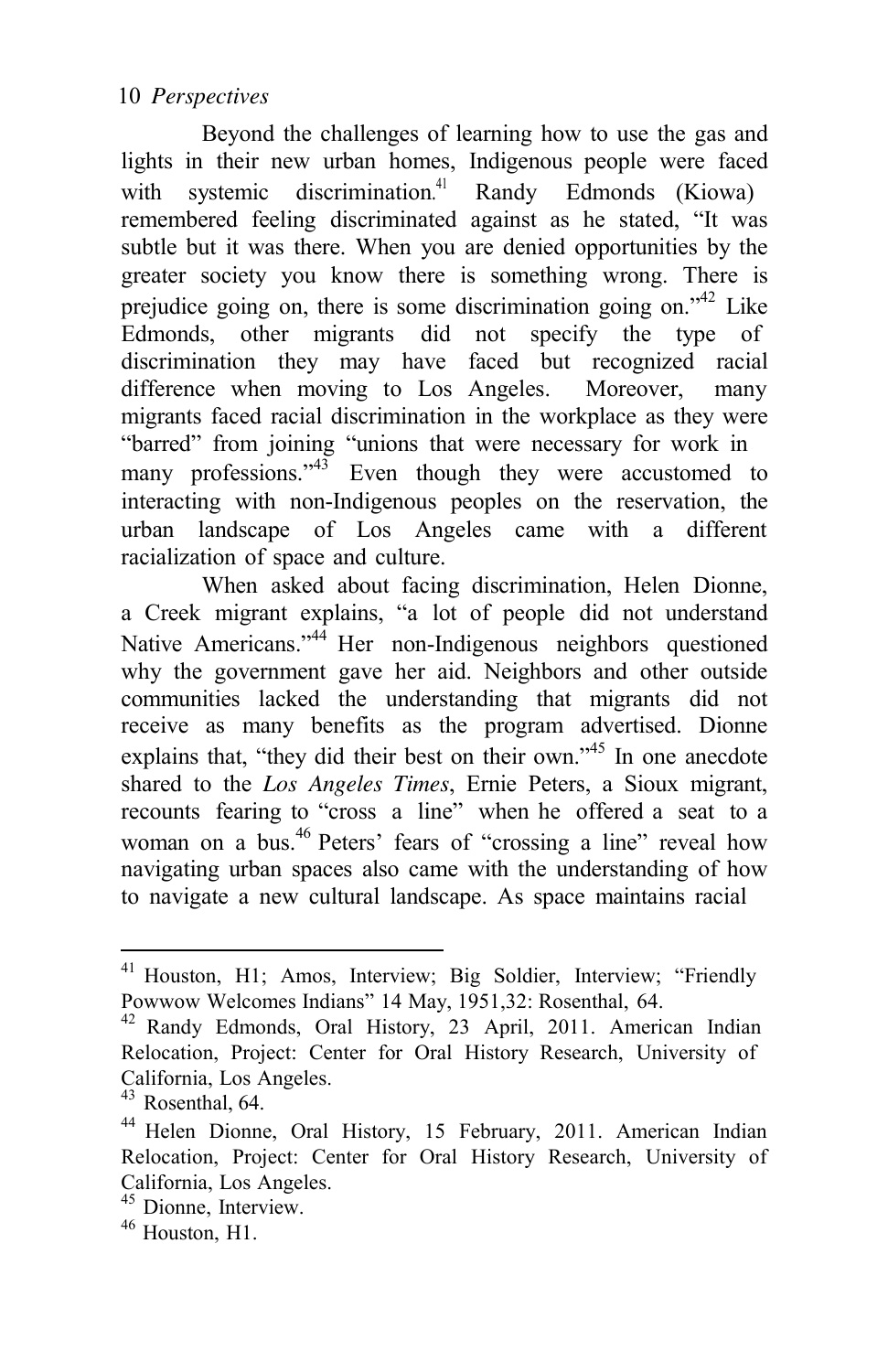meanings through understood social hierarchies, sharing space within an urban culture requires understanding of the social structures designated to that given space.<sup>47</sup> The diverse populations of the physical landscape of Los Angeles exposed Indigenous peoples to a variety of different people and situations.<sup>48</sup> Problems Indigenous migrants faced upon migrating were more complex than just issues of dependency. They had to understand how to navigate public spaces within the parameters of racial and social hierarchies. Peters understood that to succeed in the city, "you had to be better than white man" or "have the white man pave the way for you." Everyday tasks like using public transportation went beyond just overcoming technological problems, but became challenges in navigating a new cultural landscape. Challenges in moving to the city were not limited to getting accustomed to the "go-go life of the city" but involved having to learn how to navigate racialized spaces.<sup>49</sup> To successfully navigate Los Angeles, migrants had to understand the complexities of how public spaces were socially organized.

The *Los Angeles Times* argued that Indigenous peoples needed to reduce their dependence on the federal government and looked to other non-federal institutions to indirectly replace their custody of Native peoples.<sup>50</sup> This is exemplified by the many articles that highlighted successful adjustment programs created by churches and other community centers. An article published in 1968 entitled, "City Called a 'Foreign' Country to Indians," commented that, "settlement houses" would help migrants better adjust to the city or that "rehabilitation centers" would prevent Indians from being burdens to the state. Other pieces entitled, "Minister Helps Indians Take Place in Society," and "Excellent Standard Set-Up at Indian Center Exhibition," or "Southland Homes Aiding Indian Youths' Education" emphasized the

 $47$  Lipsitz, 15.

<sup>48</sup> Big Soldier, interview; Mary Patterson, Oral History, Interview conducted by Ruth Bahylle, 16 May, 2011. American Indian Relocation, Project: Center for Oral History Research, University of California, Los Angeles.<br><sup>49</sup> Houston, H1.

 $50$  Murphy, A1: Greenwood, 3; Thrapp, "Minister Helps Indians Take Place in Society," F6.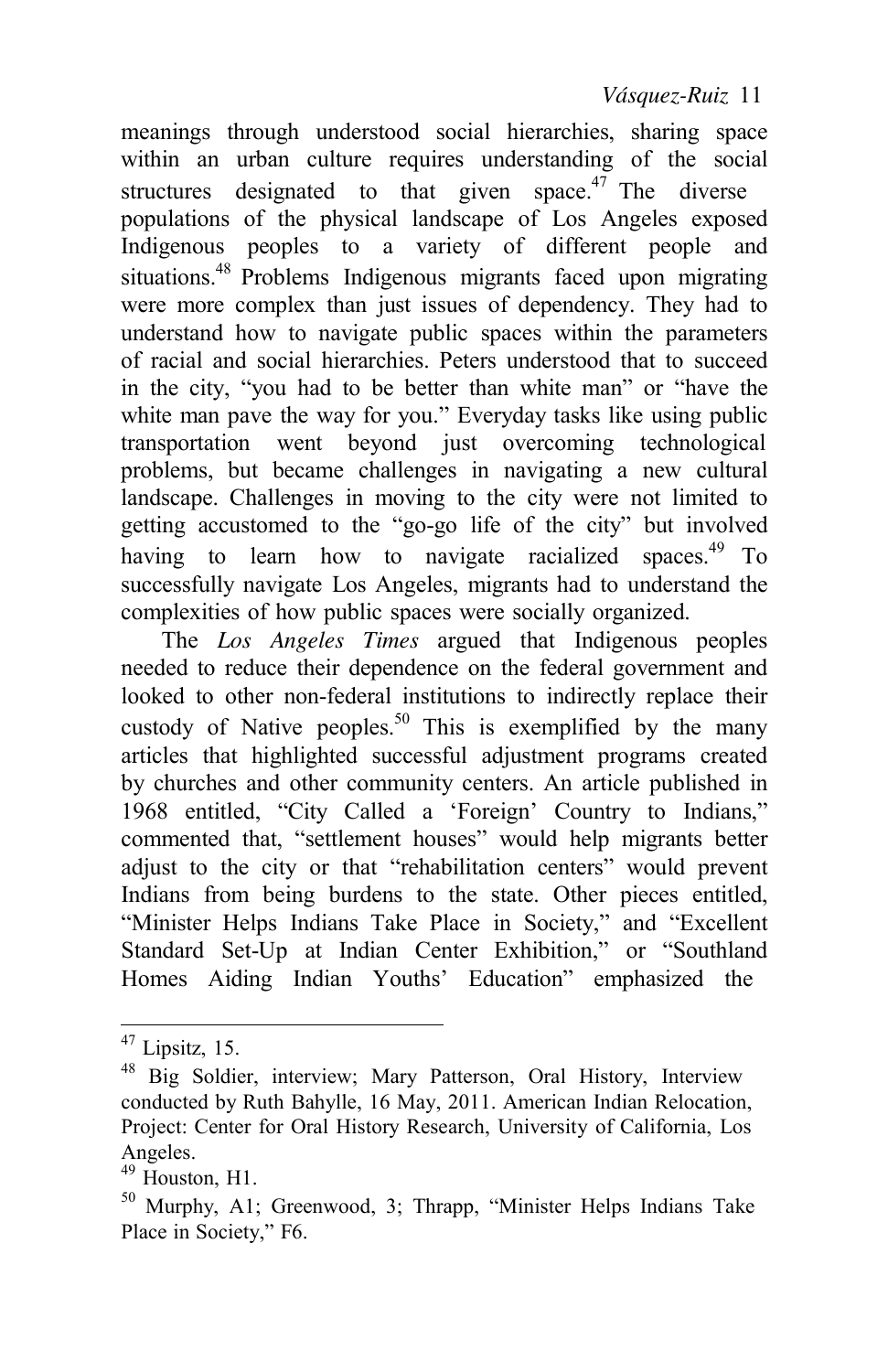people.

successful adjustment of Indigenous migrants as a direct result of their participation in church or in community centers.<sup>51</sup> The article, "Minister Helps Indians Take Place in Society," explained that," a 50-year-old Sioux who [had] been [at the church] holds down a good civil service job, [bought] his own home after several years of unhappiness here.<sup> $52$ </sup> In mentioning these services with the success of this Sioux migrant, the article implied the success of these non-federal institutions in helping migrants adjust to an urban setting. Though some articles described some individual triumphs, much of their success was still mentioned in association to the efforts of external institutions.<sup>53</sup> Regardless of whether they found help through churches, community centers or the federal government, indigenous migrants were primarily portrayed as passive characters whose success was thought to be dependent on external institutions. This necessity to designate space further alluded to the larger discussion of land rights and colonial responsibilities. As the federal government terminated Indigenous treaties and sought to end wardenship of indigenous people they created de-facto displacement. Since these legislations eliminating tribal claims to land and space, the "Indian problem" was relocated to the city where the challenges continued to revolve around the occupation of space. Designating space through churches and other institutions maintained a paternalistic relationship between larger social structures and indigenous

In addition to newspaper portrayals, government institutions such as the BIA attempted to control the spaces that migrants would enter as they designated certain spaces as dangerous. Since the BIA controlled where migrants were placed, they constructed a paternalistic relationship that closely surveilled Indigenous migrants. Case managers monitored participants of the program through home visits that evaluated how migrants were adjusting

<sup>51</sup>"Excellent Standard Set-Up at Indian Center Exhibition," *Los Angeles Times.* June 02, 1957, F9; Dan L. Thrapp, "Minister Helps Indians Take Place in Society," F6; Lynn Lilliston, "Southland Homes Aiding Indian Youths' Education" *Los Angeles Times*. 10 September, 1965, G1.<br><sup>52</sup> Thrapp, "Minister Helps Indians Take Place in Society," F6

<sup>53</sup> Houston, H1; Murphy, A1; Thrapp, "Indians Get Help of Religion Here." *Los Angeles Times.* 21 July, 1962, 10.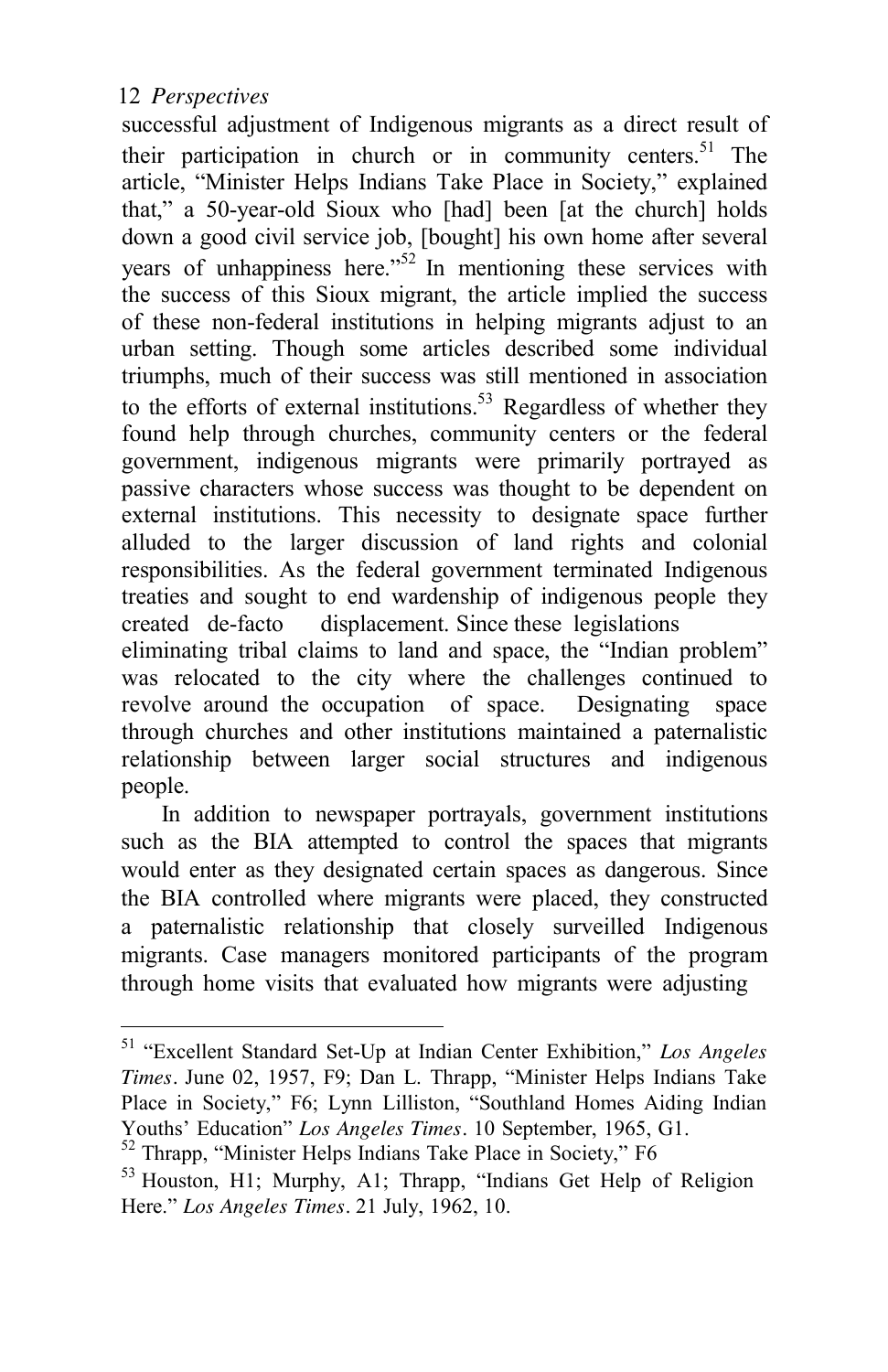to the city.<sup>54</sup> Helene Dionne (Creek) recalls feeling negatively towards the BIA. She shared that despite having an education from Haskell, an Indian Boarding school in Kansas, "they treated [her] like [she] didn't know anything."<sup>55</sup> She added that she did not feel like the BIA trusted her. She attested that "they were always with you like you didn't know how to do things."<sup>56</sup> She described an instance when she went shopping and explained, "Our case manager was with us and telling us what to buy. They didn't trust you with the money. They had to hold your hand."<sup>57</sup> Participants of the program felt monitored and distrusted by the BIA. The Bureau also tried to control multiple aspects of migrants' lives; they advised migrants to maintain a clean home as "neighbors [would] judge [them] by the appearance of [their] lawn and home."<sup>58</sup> These directions created an environment in which not only the BIA, but also "neighbors" and the larger society would hold a position of control to monitor migrant lives. Employers and school officials were also asked to evaluate and report on migrants' "personal habits, aptitude, interests [and] mental ability."<sup>59</sup> Through the visits and evaluations, migrants were placed in subordinating positions; school, work and the home became sites of social control.<sup>60</sup> The colonial framework resulted in conceptions of space as sites of power, leading to subordination and surveillance  $61$ 

The *Los Angeles Times* reinforced subordination and surveillance when reporting on the popularity of "Indian bars" bars located in downtown Los Angeles and "Hill X," a secluded hill that overlooked the city where migrants gathered. Articles that discussed the "Indian bars," usually reference the documentary film *The Exiles,* which described Indigenous migrants and the social institutions they frequented as "wild" and "mad."<sup>62</sup>

 $61$  Ibid., 36.

<sup>&</sup>lt;sup>54</sup> Rosenthal, 59-61.<br><sup>55</sup> Dionne, Interview.<br><sup>56</sup> Ibid.<br><sup>57</sup> Ibid.<br><sup>58</sup> Rosenthal, 59.<br><sup>59</sup> Ibid., 61.<br><sup>60</sup> Soja, 36-37.

<sup>62</sup> Thomas, E12; Wienstock, A6.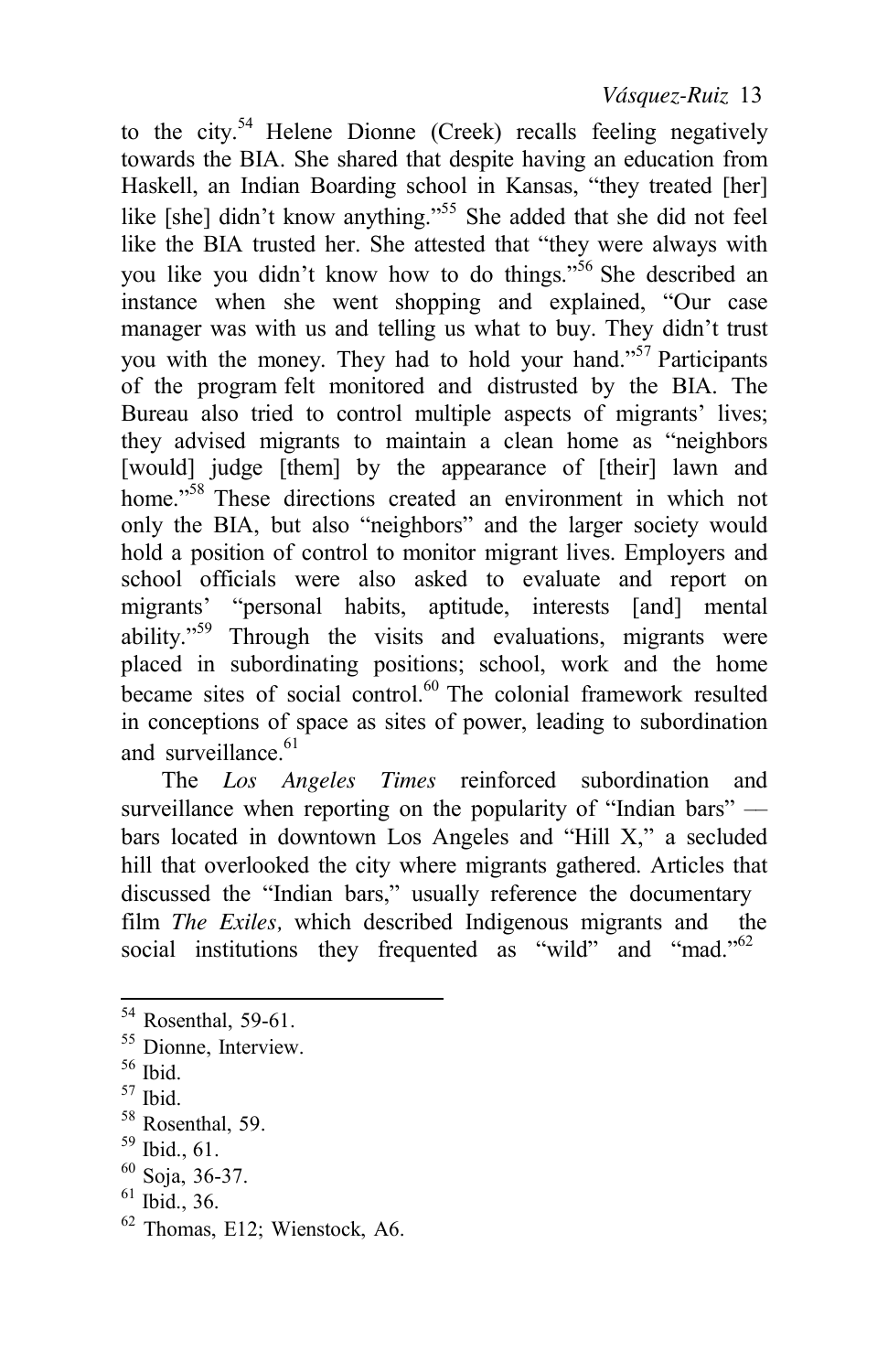Descriptions of rituals on "Hill X" or other secluded spaces were often juxtaposed to reference violence or illegal activity that had little relevance to subject of the article.<sup>63</sup> These articles believed that when not properly guided by external institutions, Indigenous migrants could develop alcoholism.<sup>64</sup> In an interview with the  $Los$ *Angeles Times*, Bill Barret, a Creek migrant and clergyman, stated that in the first weeks *"*migrants [wouldn't] know anyone. They [would] get bored. They [would] drop in at some tavern and [be] on their way to skidrow.<sup>565</sup> Although interviews with migrants corroborated the growing alcoholism in the community, the *Los Angeles Times'* paternalistic frame maintained a colonial understanding of Indigenous migrants. $^{66}$  The articles implied a designation of space for Indigenous migrants; whereas churches were seen as positive spaces that provided guidance, spaces like "skidrow" and "Hill X" were considered dangerous sites outside of the apparatuses of surveillance. These spaces, outside of the monitoring sphere of the BIA, were depicted as violent and immoral.67 The *Los Angeles Times* believed Indigenous peoples needed a designated space to find "success," and the paper maintained churches and community centers as an appropriate mechanism to regulate migrants.

The *Los Angeles Times* depicted churches and other community centers as spaces that could save Indigenous migrants from the perils of alcoholism and the dangers of "Indian Bars." In an article published in 1963 entitled, "Indian Welcome Center to be Opened by Church," church leader William Ng believed that "for most [migrants] the complexity, loneliness, need for community and disintegration of values in urban living are overwhelming sometimes … many adjustments are needed and often guidance is important."68 In portraying migrants' experience as "lonely" and "overwhelming," migrants were framed as victims of their "urban" environment. The *Los Angeles Times* implied that

<sup>63</sup> Chester Callero, "Valley Indians Whoop It Up for Culture." *Los*

<sup>&</sup>lt;sup>64</sup> Thrapp, "Indians Get Help of Religion Here," 10; Houston, H1.<br>
<sup>65</sup> Thrapp, "Indians Get Help of Religion Here," 10.<br>
<sup>66</sup> Edmonds, Interview; Flores, Interview.<br>
<sup>67</sup> Thomas, E12; Callero, SF1; Wienstock, A6.<br>
<sup>68</sup>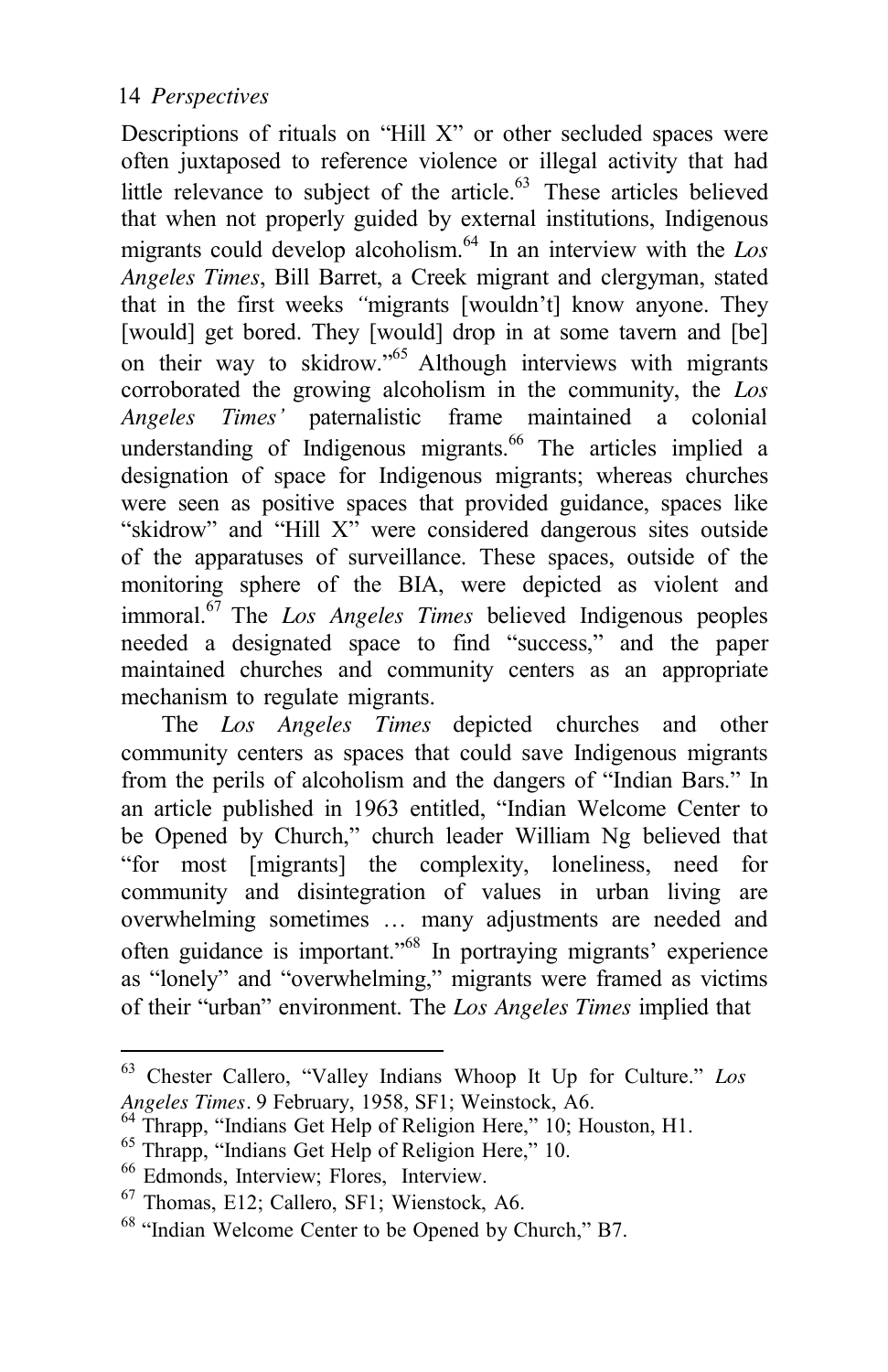for Ng, "guidance" from the church was essential to migrants' survival in Los Angeles. Similarly, in an article entitled, "Indians Get Help of Religion Here" which highlighted the efforts of a Los Angeles church to integrate migrants, Irene Beadle of Church Federation stated that "Indians have grown up under the protective custody of the reservation, and suddenly being thrown upon the mercies of a harsh urban existence many become confused."<sup>69</sup> The newspaper portrayed Beadle to have a similar paternalistic view of Indigenous migrants by believing that they were at the "mercies of a harsh urban" space. In stating that migrants had previously been "under the protective custody of the reservation" implies a paternalistic approach to the church's efforts to assist migrants. The church in providing "guidance" fulfilled the "custodial" responsibility that Irene Beadle believed the reservation system formerly held. Indigenous migrants were framed as victims of urban relocation that required guidance from larger institutions like churches to survive.

Although churches, as allies to the BIA's Indian Relocation Program, followed paternalistic relationships with migrants, migrants influenced churches to reflect their own tribal heritage and identity. Cherokee, Choctaw, Chicksaw, Creek and Seminole migrants created their own tribal church congregations in their new environment.<sup>70</sup> The churches incorporated Indigenous languages into the sermons and hymns, signifying a mutual adaptation between the religious institutions and the Indigenous migrants they served.71 As the *Los Angeles Times* in their article, "Indian Get Help of Religion Here" reported on the First Indian Baptist Church, "The congregation sang a Creek hymn, chanting acapella the Indian words, a strange, haunting air to non-Indian ears." Indigenous migrants claimed church spaces as a space exclusively catering to Indigenous identities. Glenna Amos, a Cherokee migrant, remembers her church as a large "supportive family" and recalls that "[their] churches were all Indian. There were very few non-Indians in the church ..."<sup>72</sup> While the church

<sup>&</sup>lt;sup>69</sup> Thrapp, "Indians Get Help of Religion Here," 10.<br><sup>70</sup> Weibel-Orlando, 87-89.<br><sup>71</sup> Thrapp, "Indians Get Help of Religion Here," 10. Weibel-Orlando, 15-<br>16; Edmonds, Interview.

 $12$  Amos, Interview.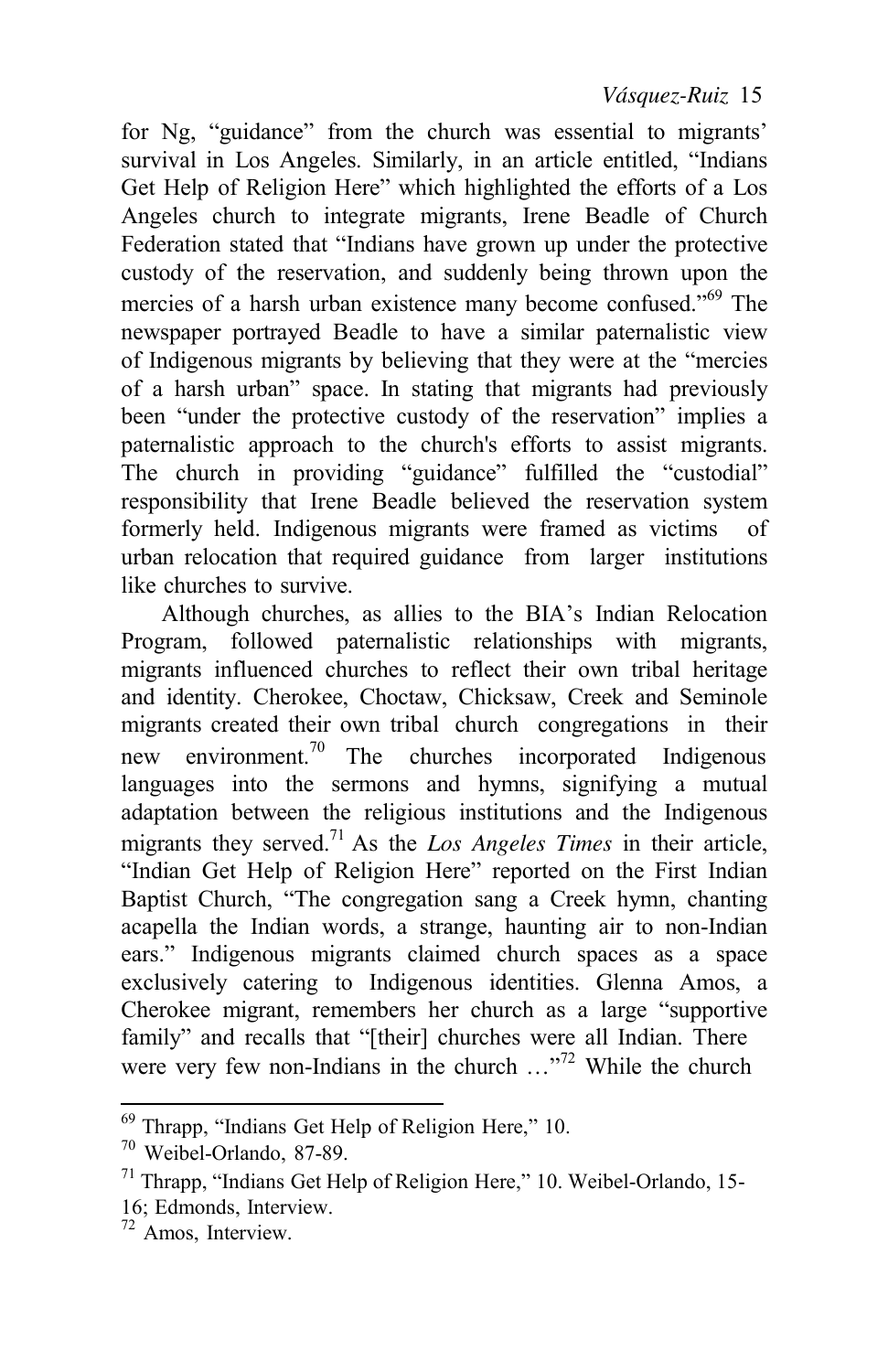may have been perceived as a space in which migrants could learn "American values" and adjust to the city, migrants were able to retain their Native identity and created a space of their own. The Choctaws, Creeks and other Oklahoma tribes established their own tribal-based Indigenous churches that continued to promote the usage of their Indigenous language and traditions through religion.73 Just as Mexican-American communities utilized churches to "proclaim an ethno-religious identity" through Spanish sermons and Mexican religious traditions, Indigenous migrants claimed churches as a platform to express their own Indigenous identities.<sup>74</sup> They constructively recreated churches as a space from which they could maintain language and traditions that paralleled cultural practices from the reservation. In reconstructing and creating alternative designated spaces to reflect their identities and needs, Indigenous migrants asserted a presence within Los Angeles. As churches offered their support through finding them housing and employment, Indigenous migrants reshaped these controlled and regulated spaces to meet their needs.<sup>75</sup> By utilizing churches, Indigenous migrants constructed networks that expanded beyond the pews and coordinated leisure activities like sports and dances.

While these spaces existed, the *Los Angeles Times* still considered the lack of a visible Indigenous ethnic enclave in Los Angeles as an obstacle. They argued that there was "no Indian Community in Los Angeles."76 In an article, "Indians Need Ghetto to Point Up Severity of their Problem," Joseph Vasquez, an Apache/Sioux migrant and a Los Angeles Human Resources Commissioner, made a clear argument that the lack of a centered Indigenous neighborhood was a major reason migrants found it difficult to navigate the city.<sup>77</sup> He argued that "if [migrants] created some ghettos the problems of the Indian would have

<sup>73</sup> Amos, Interview; Edmonds, Interview; Patterson, Interview. 74 Jose Alamillo, *Making Lemonade out of Lemons: Mexican American Labor and Leisure in California Town, 1880–1960* (Urbana and Chicago: University of Illinois Press, 2006), 83.<br><sup>75</sup> Rosenthal, 60.<br><sup>76</sup> Thrapp, "Indians Get Help of Religion Here," 10.<br><sup>77</sup> Fanucchi, SF<sub>\_</sub>B1.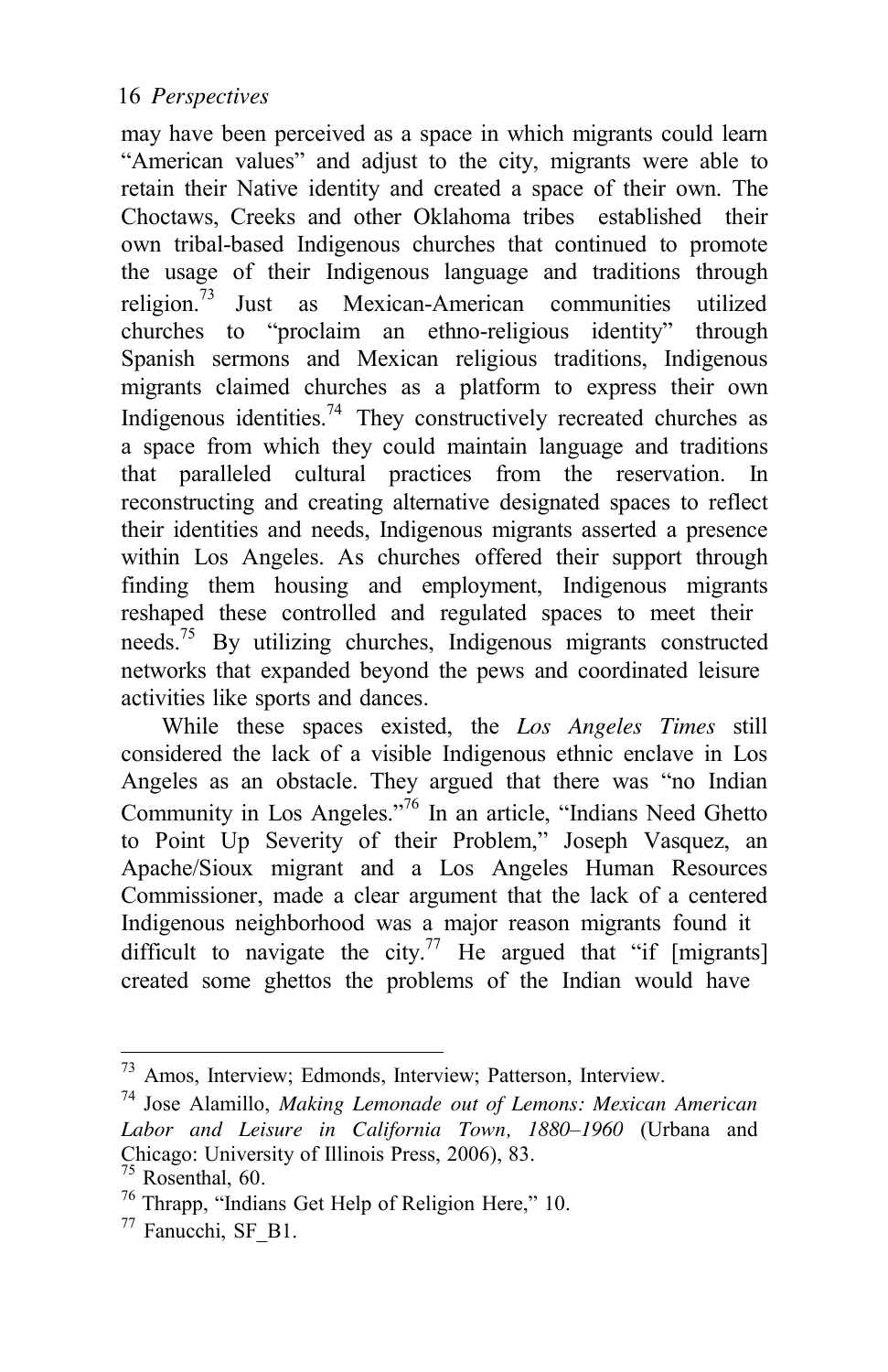received the attention their severity demands."<sup>78</sup> According to Vasquez, migrants often times found themselves lost and unable to create networks because they did not have a centralized space. Other articles further emphasized the need for more Indian centers, settlement houses, and halfway houses as a way of better adjusting migrants into the city.<sup>79</sup> Articles like "Shop Planned as 'Halfway' House: Indian Turns to Peace Pipe," and "Shooting Star Agency Helps Indians Adjust" highlighted this need. The *Los Angeles Times* applauded the work of non-federal institutions that created spaces through community centers, programs, and churches.80 Most articles celebrated the efforts of non-federal institutions to provide housing, employment and other recreational opportunities. Although well intentioned, these articles maintained paternalistic rhetoric that stunted Indigenous peoples' ability to navigate the city independently. In addition, this concern upheld a colonial framework in discussing the status of Indigenous migrants in the city as conquered people incapable of navigating the urban space without the control and guidance of centralized powers and institutions, e.g. churches, colonial spaces, employers, housing. They maintained that creating spaces for these migrants was necessary for their success.

While no interview ever mentioned a specific Indigenous neighborhood, many clues indicate the presence of centralized spaces and programs that migrants constructed. Physical spaces like churches and community centers localized Indigenous activity and served as transitional spaces for newly arrived migrants. As some participants discussed housing, activism, and church participation, they recalled knowing what neighborhoods to visit in order contact other migrants, often referencing Downtown Los Angeles as a centralized space. In reference to her

<sup>&</sup>lt;sup>78</sup> Ibid.<br><sup>79</sup> Thrapp, "Indians Get Help of Religion Here," 10; Greenwood,3; Murphy, H1. Noel Greenwood. "Shop Planned as 'Halfway' House: Indian Turns to Peace Pipe to Train Youths Indian's Shop" *Los Angeles Times.* 8 May, 1969, D1.<br><sup>80</sup> "Excellent Standard Set-Up at Indian Center Exhibition," F9;

<sup>&</sup>quot;Shooting Star Agency Helps Indians Adjust" *Los Angeles Times.* 3 March, 1968, H2; "Indian Welcome Center to be Opened by Church," 10; Lilliston, G1.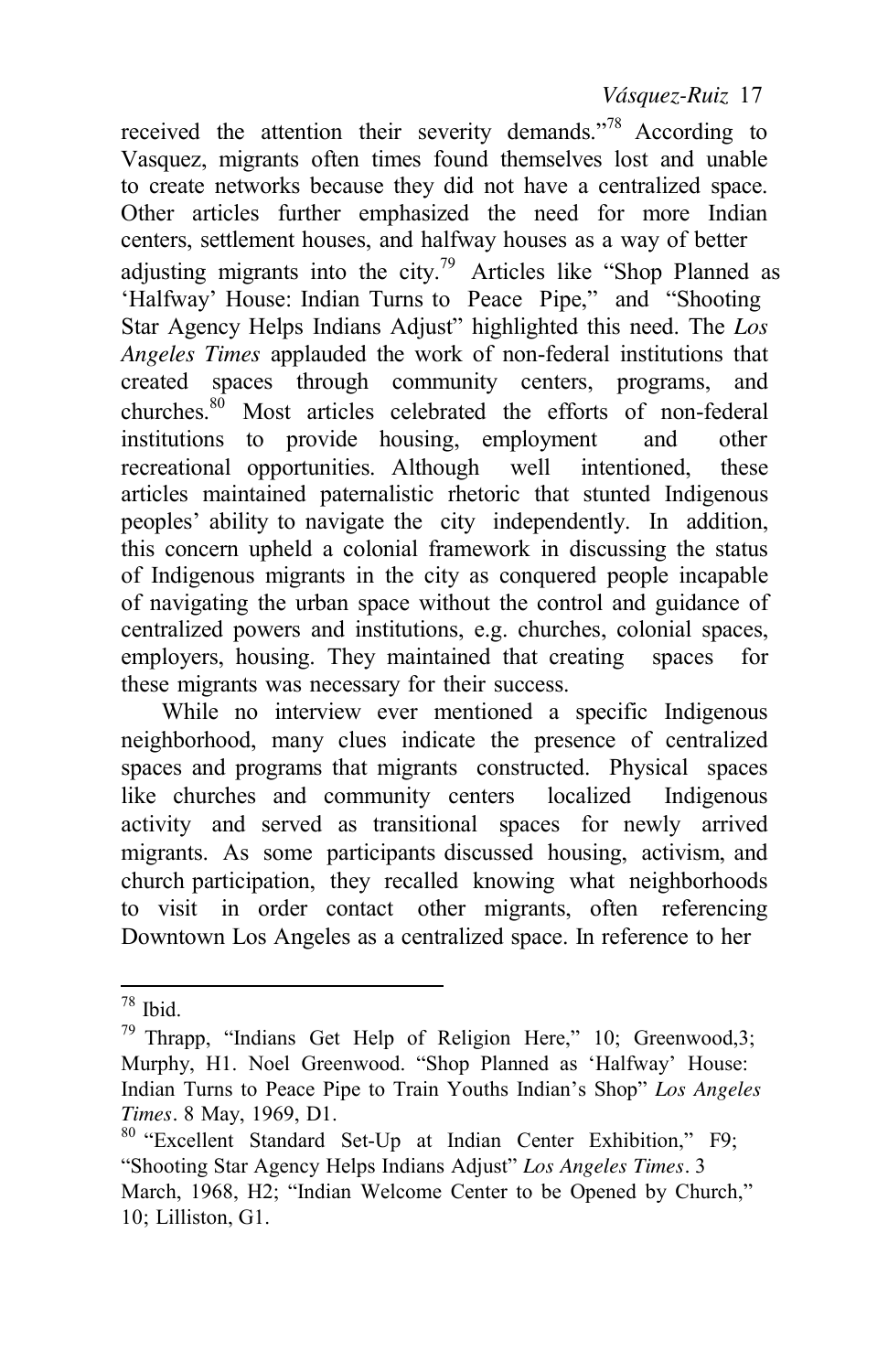own activism through the church, Glenna Amos (Cherokee) remembered that she would "go door to door and pass out invitation [for church] meetings in tenement houses that [were] in downtown … where most of the people that were brought out were

…" Although it is possible that Amos knew where to find migrants because the churches received contact information for migrants through the BIA, it is also possible that through her own experiences and networks she understood where migrants resided $81$ 

There was a shared understanding of a centralized space in which other migrants could be contacted. Donna Kuvivesva, a Hopi and Pima migrant, recalled that after moving out of Los Angeles her family had difficulties meeting other Indigenous migrants: "There wasn't any native people around there."<sup>82</sup> Although it is difficult to assess why Indigenous peoples never established an ethnic enclave, a large part of the reason is because of the Indian Relocation Programs' structure. As migrants arrived many were placed in apartments or small homes in Downtown Los Angeles.<sup>83</sup> As migrants gained employment, many began to earn enough money to migrate to wealthier neighborhoods across Los Angeles.84 As Ronald Andrade, a Luiseño migrant, explains, Los Angeles was an "evolving town;" Indigenous migrants were both physically and socially mobile.<sup>85</sup> This mobility made it difficult for migrants to create a centralized space like other ethnic groups, whose ethnic enclave was created out of social immobility. Although a challenge to migrant success might have been the lack of an ethnic enclave, Indigenous migrants recreated designated space and created imagined communities to best meet their needs.

 $81$  Rosenthal, 65.<br> $82$  Kuvivesva, Interview.

<sup>&</sup>lt;sup>83</sup> Dionne, Interview; Flores, Interview; Edmonds, Interview; Patterson, Interview.

<sup>84</sup> Elaine Bissonette, Oral History Interview, 28 April, 2011. American Indian Relocation, Project: Center for Oral History Research, University of California, Los Angeles; Roland Andrade, Oral History Interview, 23 April, 2011. American Indian Relocation, Project: Center for Oral History Research, University of California, Los Angeles. 85 Andrade, Interview.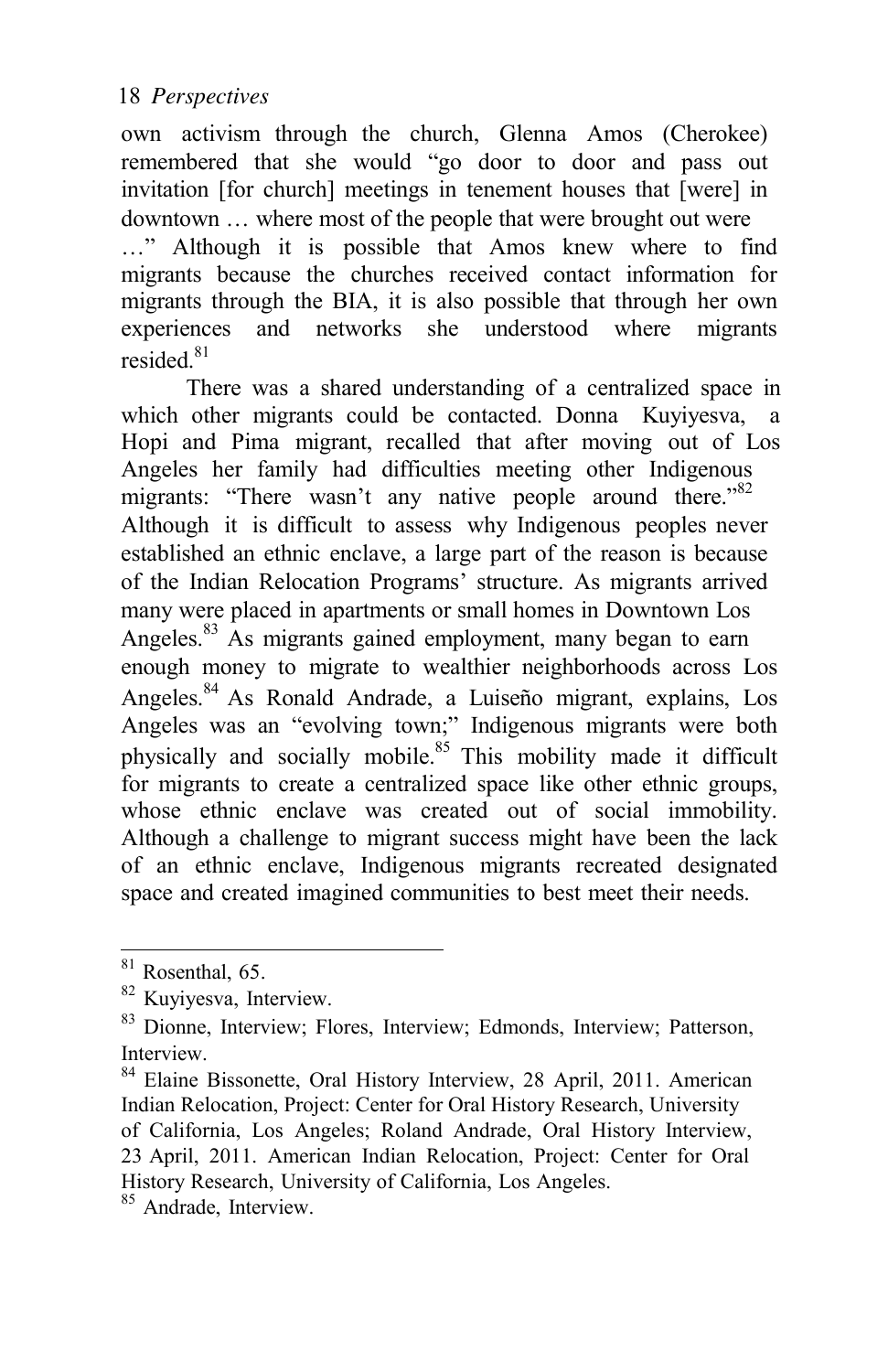Imagined spaces realized through sports created stronger networks that moved away from the dependence of formal institutions and created an "urban indigeneity." "Ball tournaments," originally organized through local California reservations or simple gatherings at a local park, worked to establish an imagined Indigenous landscape.<sup>86</sup> Historian Jose M. Alamillo explains in his study of Mexican-American labor and leisure that although participation in sports like baseball indicate a process of Americanization, for marginalized communities that did not fit into a "white-black binary" participating in sports communities actively and "symbolically confronted" race and racial segregation. $87$  Moreover, in participating in sports they created spaces allowing participants to develop networks and community within racialized spaces.<sup>88</sup>

Following this similar argument, Indigenous migrants to Los Angeles constructed networks for participation in sports and created their own baseball leagues and tournaments. Mary Patterson a Caddo/Potawatomi migrant and John James a Navajo migrant, and founders of the American Indian Athletic Association, believed that sports served as an avenue for meeting other migrants and other native peoples of California; Patterson remembers that sports "really brought the Indians together."<sup>89</sup> Echoing this sentiment, Luiseño migrant Ronald Andrade remembers "a lot of the Indian people [in] LA got to know [other] Indians,  $[\dots]$  because of the ball tournaments."<sup>90</sup> The American Indian Athletic Association, founded in 1963, held various tournaments where teams played in cities and reservations across the southwest. $91$  Initially, churches would utilize sports as a recruitment tool. $92$  Although on the surface attending church might have appeared to be a religious devotion, Mary Patterson, "embarrassingly" admitted to attending church to participate in

<sup>&</sup>lt;sup>86</sup> James, Interview.<br><sup>87</sup> Alamillo, 119.<br><sup>88</sup> Ibid., 109-111.<br><sup>89</sup> James, Interview; Patterson, Interview.<br><sup>90</sup> Andrade, Interview.<br><sup>91</sup> Rosenthal, 121.<br><sup>92</sup> Amos, Interview; Bissonette, Interview; Patterson, Interview; Interview.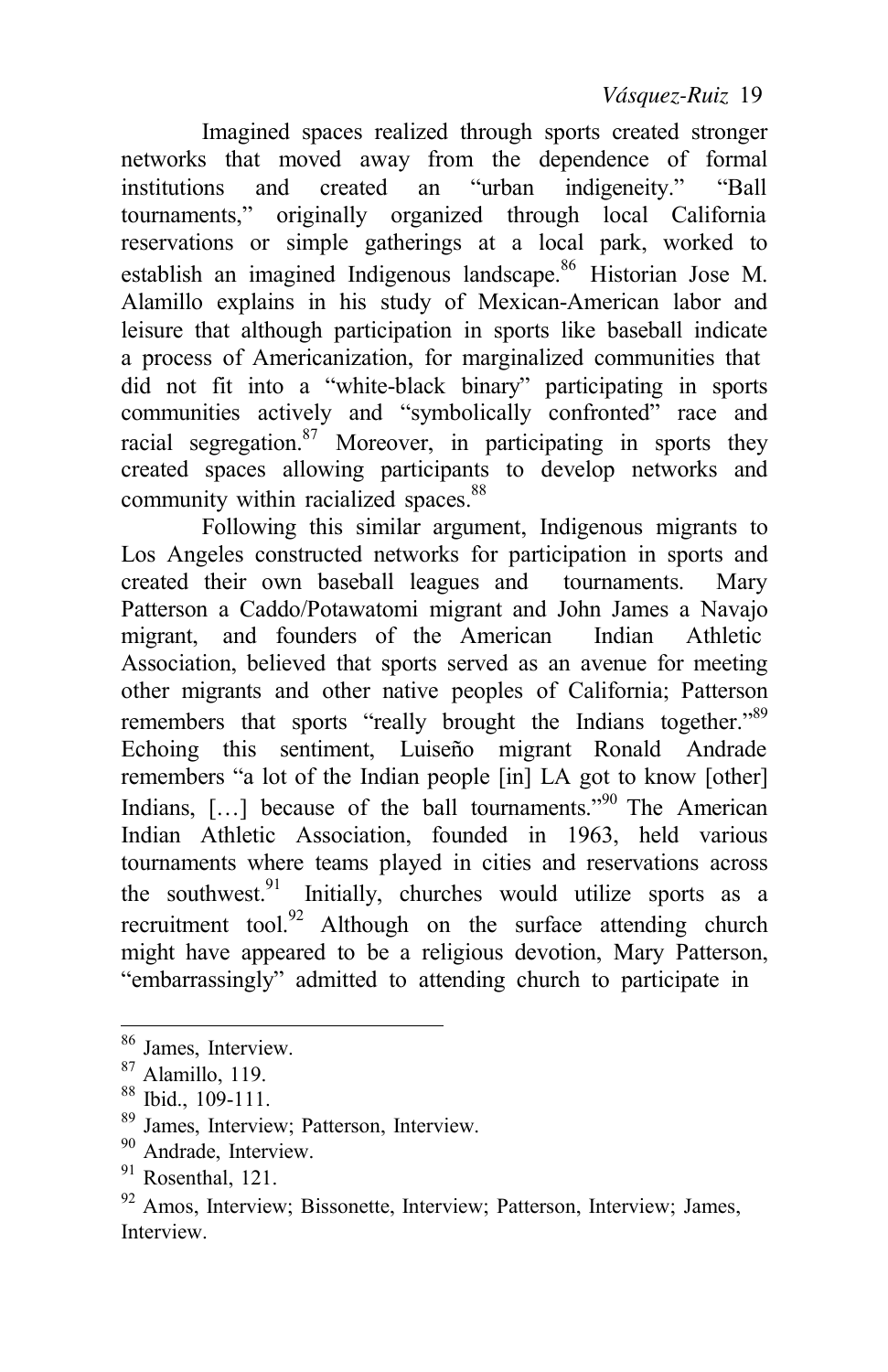sports. $93$  Sports teams eventually became centralizing spaces that facilitated Indigenous peoples' ability to connect with other migrants. Although Indigenous participation in sports might be interpreted as examples of Indigenous acculturation, organization within these tournaments was an example of social claims to space and identity**.** As historians Allan Downey and Susan Neylan argue, sports allowed Indigenous peoples to exist through their own terms within colonial spaces.<sup>94</sup> Migrants' participation through sports allowed them to subvert the control and surveillance of the BIA and other non-Indigenous spaces. Through sports, Indigenous migrants could meet and connect with other Indigenous peoples across various tribal affiliations. As many migrants chose not to directly discuss relocation with each other, sports facilitated a space in which migrants could "appreciate each other, help each other [and] share.<sup>95</sup> This claim to space and identity was also exemplified through the emergence of powwows in Southern California. Powwows, traditionally practiced in Plains culture communities, were popularized in Los Angeles through relocation.<sup>96</sup> By the late 1960s, Powwows were weekly events organized frequently in local parks, school gymnasiums, community centers and university campuses.<sup>97</sup> James John (Navajo) remembered, "I went down to the park… a lot of Indians would go down there. So I just went down there on my free time just to shoot around and play basketball with them."<sup>98</sup> This usage of public space for ball games established their ethnic presence within Los Angeles. John Vallerie (Kiowa) recalled taking his children to Powwows to teach them the "Indian

<sup>&</sup>lt;sup>93</sup> James, Interview; Patterson, Interview.<br><sup>94</sup> Allan Downey, Susan Neylan, "Raven Plays Ball: "Indian Sports Days" within Indigenous and Colonial Spaces in Twentieth-Century Coastal British Columbia." Canadian Journal of History 50, no 3,  $^{442}_{95}$  Amos; Big Soldier.

<sup>&</sup>lt;sup>96</sup> Andrade, Interview; Herle, Anita, "Dancing Community: Powwow and Pan-Indiansim in North America." *The Cambridge Journal of*

*Anthropology, 17, No.2: 58.* 97 Edmonds, Interview; Rosenthal, 123, Weibel-Orlando, 93-94. 98 James, Interview.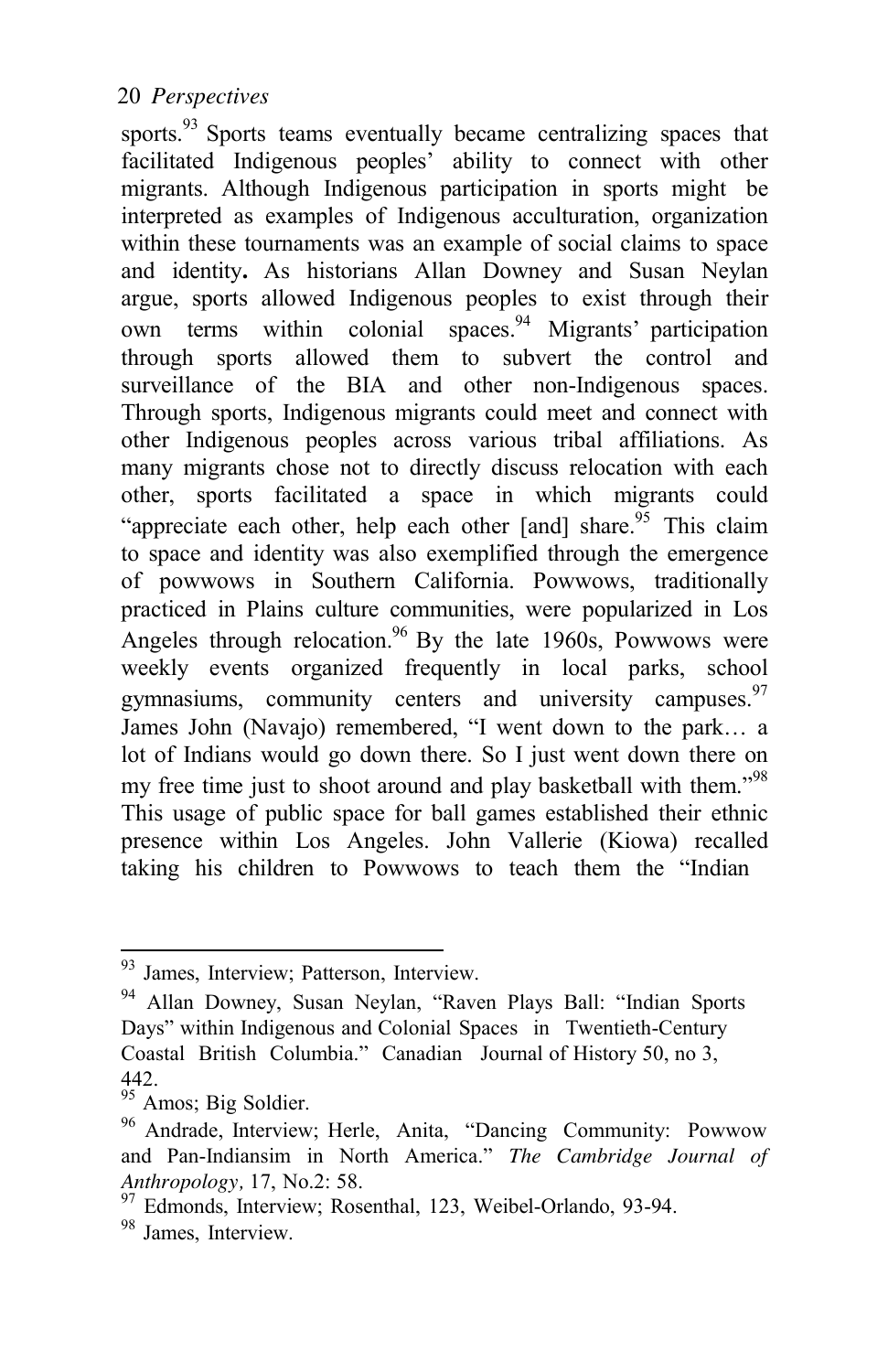ways."<sup>99</sup> Georgiana Shot (Sioux) shared that when she took her children to powwows in the mid-70s, "that's when the kids knew they were Indians and that they wore feathers."<sup>100</sup> For migrants, Powwows became central to retaining Indigenous identities. Within the context of a colonial and racialized space that was constructed through the paternalistic relationship between the federal government, other social structures and Indigenous peoples, Powwows were sites of empowerment and resistance.<sup>101</sup>

The goal of the relocation programs was to Americanize Indigenous peoples, retaining an Indigenous identity through performance directly addressed and resisted the program's aims. Randy Edmonds (Kiowa) recalled the establishment of the Drum and Feather Club, a traditional drumming group, as a reaction to the inability to "practice traditions" in the "big city."102 Powwows, like sports, facilitated the creation of an Indigenous network across Los Angeles where migrants attended powwows for the purpose of meeting other Indigenous people.<sup>103</sup> Christine Valleire (Cherokee) shared that she "never went to powwows in Oklahoma" but became "real active" in powwows "just to see people."<sup>104</sup> These events allowed migrants to forge community and exchange customs and traditions across tribal affiliations.<sup>105</sup> Although a physical "Indian Ghetto" could not be located in Los Angeles, migrants constructed an imagined space where they could obtain support from other Indigenous migrants in a real urban space.

<sup>99</sup> John Vallerie, Oral History Interview, 9 March, 2011. American Indian Relocation, Project: Center for Oral History Research, University

of California, Los Angeles.<br><sup>100</sup> Shot, Interview.<br><sup>101</sup> Rachel Buff, *Immigration and the Political Economy of Home: West Indian Brooklyn and American Indian Minneapolis, 1945-1992* (Berkley: University of California Press. 2001), 11.<br><sup>102</sup> Edmonds, Interview.<br><sup>103</sup> Biossonette; Christine Vallerie, Oral History Interview, February 19,

<sup>2011.</sup> American Indian Relocation, Project: Center for Oral History Research, University of California, Los Angeles; Flores; Patterson.<br><sup>104</sup> Christine Vallerie, Interview.<br><sup>105</sup> Rosenthal. 122- 123.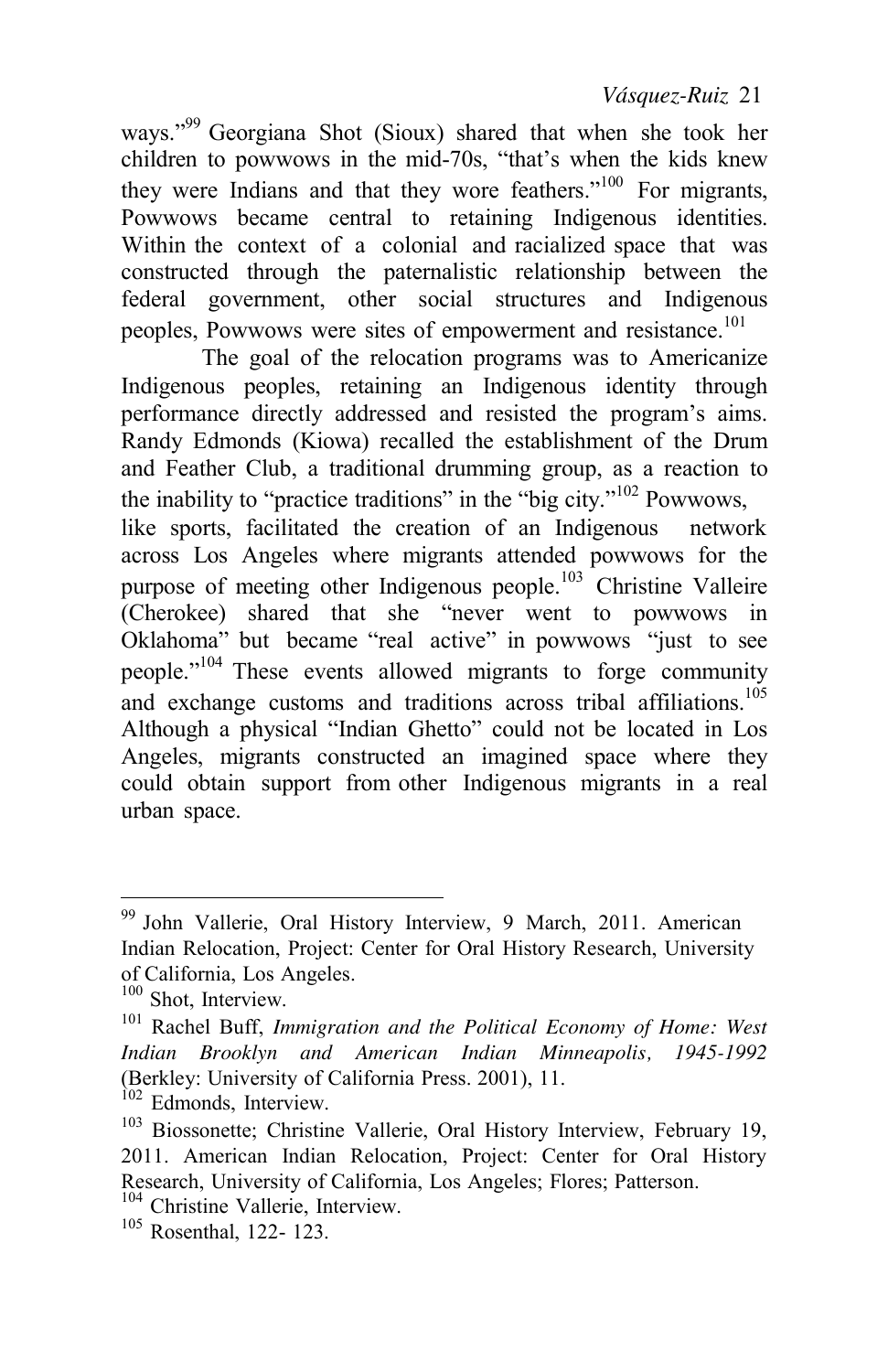In arguing that Los Angeles "had no Indian community," the *Los Angeles Times* restricted what their interpretation of Indigenous migrants was and what community looked like.<sup>106</sup> The newspaper underestimated Indigenous migrants and their ability to navigate and succeed in urban areas without a centralized space or community. The reflections shared by Indigenous migrants reveal the creation of alternative spaces that challenged narratives of victimhood constructed and reinforced by the BIA and the *Los Angeles Times*. Indigenous peoples merged religious spaces and activity to their own traditions and languages as a method of claiming presence and an ethnic identity within Los Angeles. Leisure activities like sports, powwows and other dances helped facilitate networks of support and the maintenance of tribal identities; these activities further contradicted the notion of Indigenous dependence on external institutions. While Indigenous migrants might not have had a centralized neighborhood like other ethnic groups (e.g. Mexican-American "Barrios"), it did not signify the absence of community. As they played in parks, in neighborhoods or traveled to reservations to watch games, they managed to construct a world of their own and found other avenues of support and success outside of the BIA and other paternalistic institutions.

Navigating urban spaces created a unique expression of Indigenous identity that allowed many to interact with various tribes and customs that, in effect, created an urban Indigenous experience. Through their participation in the Indian Relocation Program, many developed a cultural and social consciousness that contradicted the depictions of Indigenous colonial subjugation. This is evident in the development of Indian churches, cultural clubs, powwows and sports associations that sought to promote tribal teachings to Indigenous migrants. Ronald Andrade shared that culture was "predominantly [taught] around the Powwow." <sup>107</sup> As distance from home created a larger need to understand Indigenous culture, many migrants developed a stronger cultural understanding and appreciation of their tribal identity upon leaving the reservation. In discussing the frequent powwow

<sup>&</sup>lt;sup>106</sup> Dann L. Thrapp, "Indians Get Help of Religion Here."

<sup>&</sup>lt;sup>107</sup> Andrade, Interview.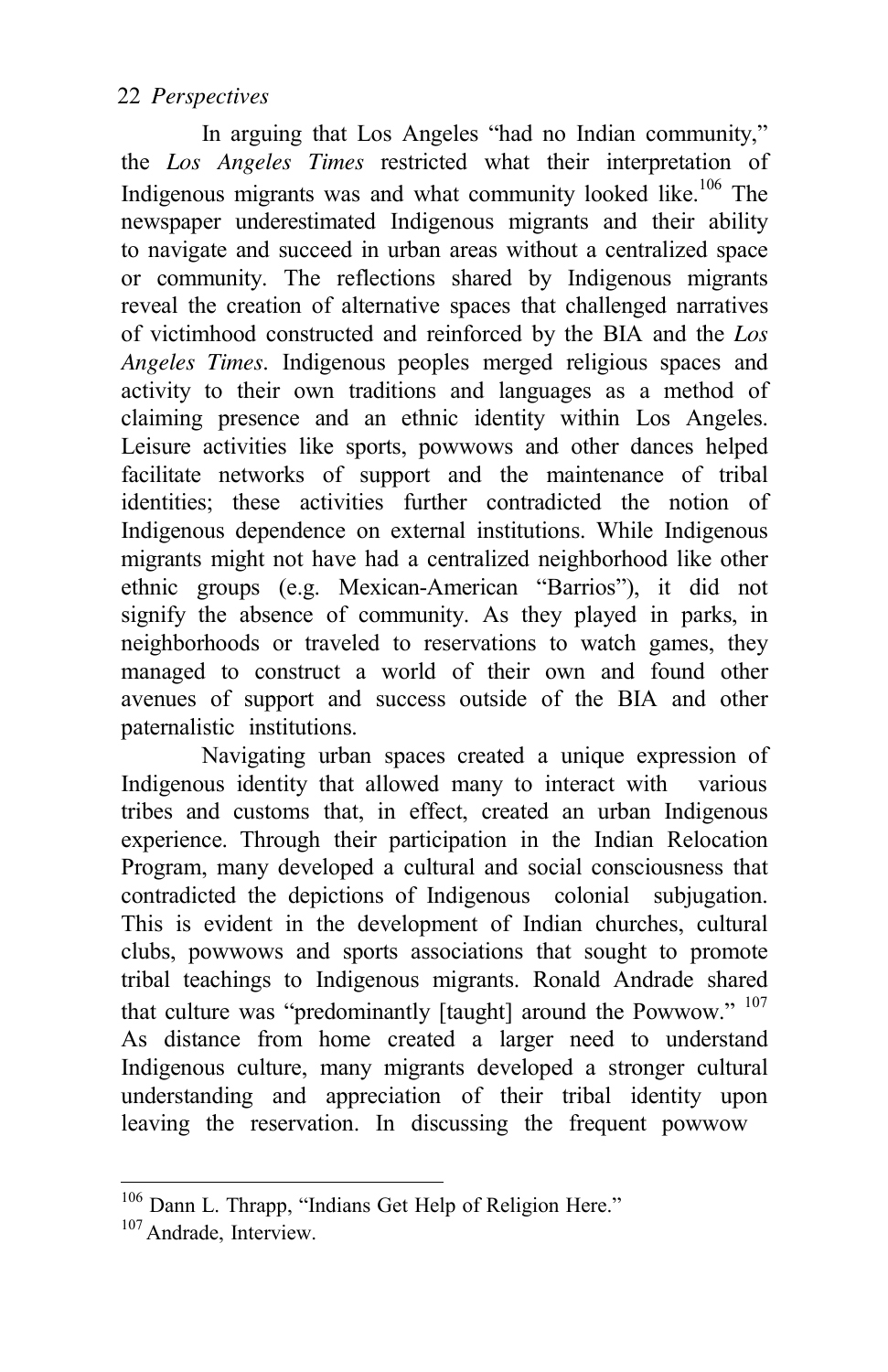events, Randy Edmonds (Kiowa) identified "that [migrants] had to come to an urban area to learn about your traditions and culture. If [they] weren't learning that back home [they] could pick it up an urban area."108 Even California Indians, "[suddenly] became Indians overnight." As Glenna Amos (Cherokee) commented, her neighbor who was a California Indian celebrated the day she received paperwork that recognized her as a tribal member; Amos expressed feeling "proud of her." Her neighbor's desire to show Amos her tribal identification stemmed from the belief that "Indians from other states didn't think the California Indians were real Indians."<sup>109</sup> This influx of various Indigenous peoples promoted a need to reconnect and demonstrated tribal affiliations and culture.

Due to the growth of this cultural consciousness and through the development of civil rights movements, some urban Indigenous migrants developed a consciousness that sought to reclaim space. Migrants constructed a notion of self-determination that diverged from the Bureau of Indian Affairs' definition, which questioned the marginalization of Indigenous peoples. Some migrants became more involved in community activities as they more openly critiqued the federal government.<sup>110</sup> Ronald Andrade (Luiseño) when discussing his activist work and the different powwow groups in Los Angeles, declared that "[They were] good people trying to protect the culture… they were an important part of what I was doing," as culture was necessary for the development of political organizing. Moreover, in discussing educational groups, Andrade added that he met a group that "wanted to change [a section of] the Declaration of Independence" and stated, "we must protect ourselves from the evil savages." This group organized to "demanded that Los Angeles County Schools teach an addendum" that clarified, "not all Indians were dirty savages."<sup>111</sup> The networks they established through relocation facilitated communication for the following generation of Indian activists that would emerge in the 1970s. Andrade argued that in the 1970s, Los Angeles was one of the most

<sup>&</sup>lt;sup>108</sup> Edmonds, Interview.<br><sup>109</sup> Amos, Interview.<br><sup>110</sup> Rosenthal, 51.

<sup>&</sup>lt;sup>111</sup> Andrade, Interview.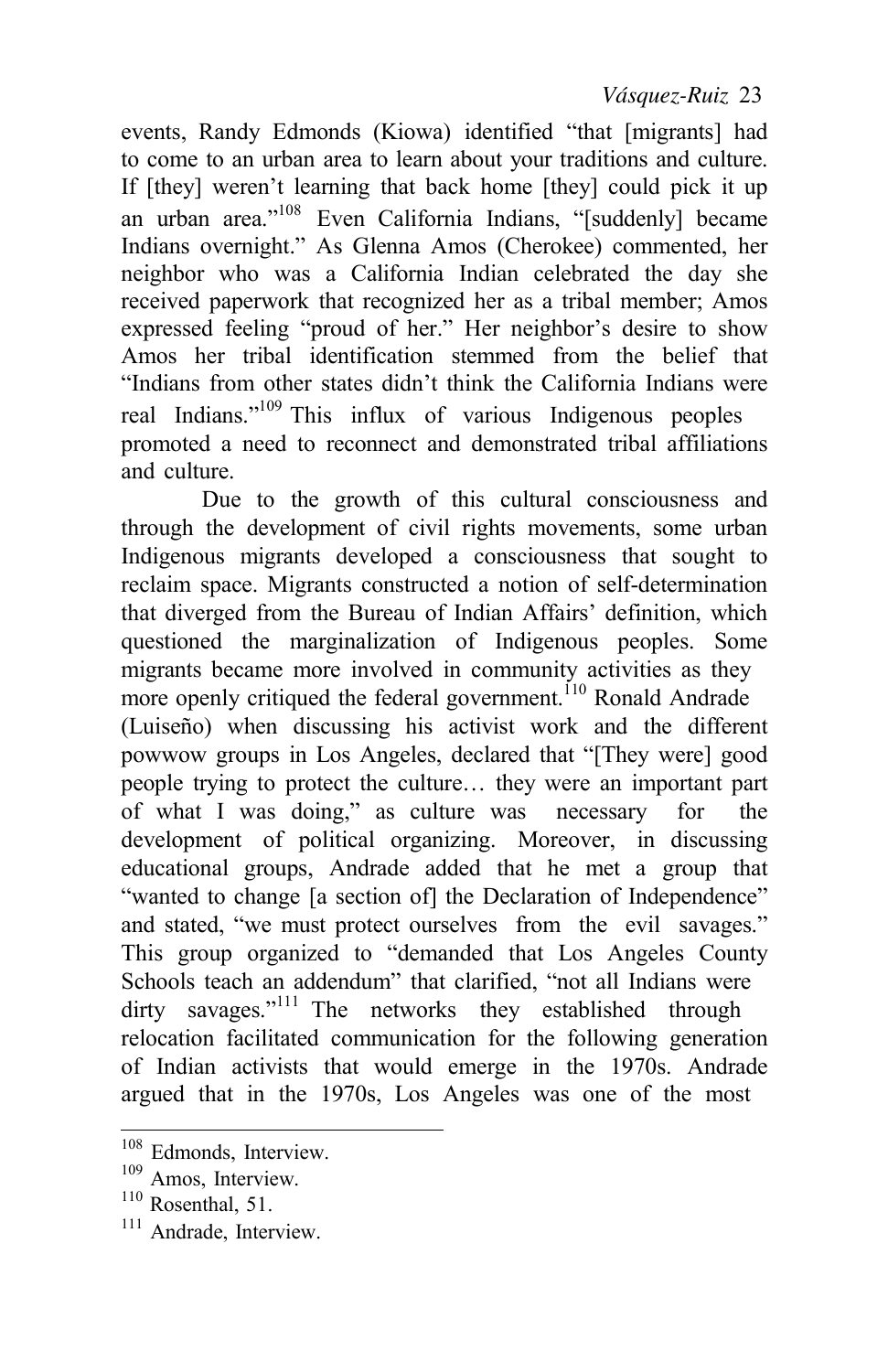politically active spaces in California.<sup>112</sup> Although there were some families that disagreed with the activism, Andrade's parents and other members of the community often donated Native American jewelry or pottery to fundraise for their activities.<sup>113</sup>

Numerous protests and actions in the 1970s further illustrated this birth of consciousness.<sup>114</sup> Andrade participated in the occupation of the Southwest Indian Museum along with thirteen other Native college students because of an offensive exhibit of Indigenous mummification.<sup>115</sup> The *Los Angeles Times* quoted a protester who argued, "The objects on display here do not tell our side of the story, but instead help perpetuate the myth and ignorance that still prevail among the white majority."<sup>116</sup> The protest of the Southwest Indian Museum symbolized an emerging consciousness that questioned the validity of the colonial relationship. Indigenous communities in Los Angeles began to fight against the "myths" of "ignorance" that plagued their portrayal in popular consciousness. The occupation of the Southwest Indian Museum confronted limitations to spaces and power. Although "self-determination" implies innate sovereignty over space and territory, the BIA bequeathment of "selfdetermination" contradicts this definition. These actions symbolically addressed the passive portrayal of Indigenous peoples and the restrictions set out by the Indian Relocation Program.

In the 1970s, Indigenous migrants reconstructed the relocation program to better align with the needs of "Indigenous

<sup>112</sup> Ibid. 113 Ibid. 114 "300 Indian Seize Capitol Building and Close Bureau, 1972," *Los Angeles Times* Nov 03, 1972; Kenneth Fanucchi, Indian students protest drama. *Los Angeles Times*, 20 October, 1971.<br><sup>115</sup> Andrade, Interview; "100 Indians Protest, Museum Pledge to Remove 3

Exhibits" *Los Angeles Times.* 21 December, 1970, C1; "11 in museum Indian protest fined, jailed." *Los Angeles Times* Apr 30, 1971; Shaw, David. "12 protesters arrested at southwest museum. *Los Angeles Times* 13 January, 1971. 116 "100 Indians Protest, Museum Pledge to Remove 3 Exhibits" *Los*

*Angeles Times.* 21 December, 1970, C1.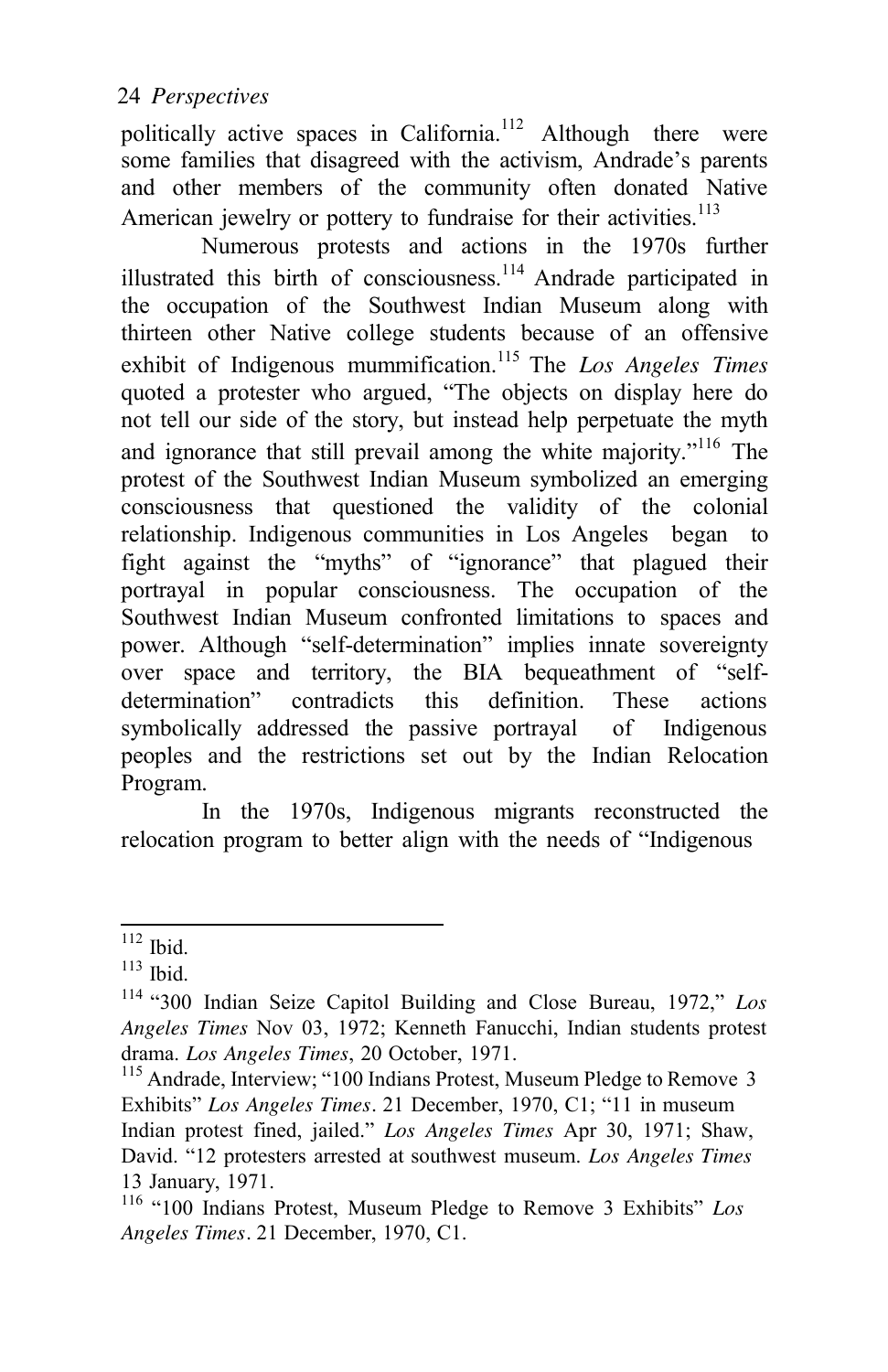peoples."117 Randy Edmonds (Kiowa), who was the director of Indian Center from 1971 to 1973, remembered that "many [migrants] went into the non-profits to provide "service to Indian people to the urban area" through grants requested from the federal government.<sup>118</sup> In 1971 Edmonds helped establish the United Indian Development Association (UIDA) that took over contracts for the BIA to better assist Indigenous migrants. Organizations such UIDA helped connect migrants to services and programs that supplemented the needs not addressed by the BIA.<sup>119</sup> Edmonds argued that the establishment of these native run programs contributed to the downfall of the BIA control over the Indian Relocation Program. Edmonds proudly remembered that "[they] actually turned it all around and were operating the programs instead of the white people."<sup>120</sup> He believed that having Indigenous peoples control these institutions better served the needs of migrants. President Richard Nixon's administration eventually reversed many of the termination policies of the 1950s and announced intention to turn over American Indian programs to the Indians themselves.  $121$  These shifts in power re-envisioned the purpose of the relocation program focusing more on addressing "self-determination" over "Americanization."<sup>122</sup> They started to reclaim space by taking active leadership roles in many of the institutions.<sup>123</sup> These examples demonstrate explicit claims to space that actively defied passive and paternalistic interpretations of Indigenous migrants. While the *Los Angeles Times* and the BIA may have viewed the "Indian Problem" as necessary to make Indigenous people self-sufficient, Indigenous

 $117$  Edmonds, Interview; Rosenthal 50.<br> $118$  Edmonds, Interview.

<sup>&</sup>lt;sup>119</sup> Donald Lee Fixico, *The Urban Indian Experience in America*, (University of New Mexico Press, 2000.) 130. 120 Edmonds, Interview. 121 Roy Haynes, "Awarding of Indian Aid Contract Stirs Dispute." *Los* 

*Angeles Times*, 7 March, 1971, E4; Richard Nixon, "Special Message to the Congress on Indian Affairs" (Speech, Washington DC, 8 July, 1970) in The American Presidency Project, [http://www.presidency.ucsb.edu/ws/?pid=2573.](http://www.presidency.ucsb.edu/ws/?pid=2573)   $122$ <sup>2</sup> Rosenthal, 50.

<sup>123</sup> Andrade, Interview; Edmonds, Interview; Patterson, Interview.